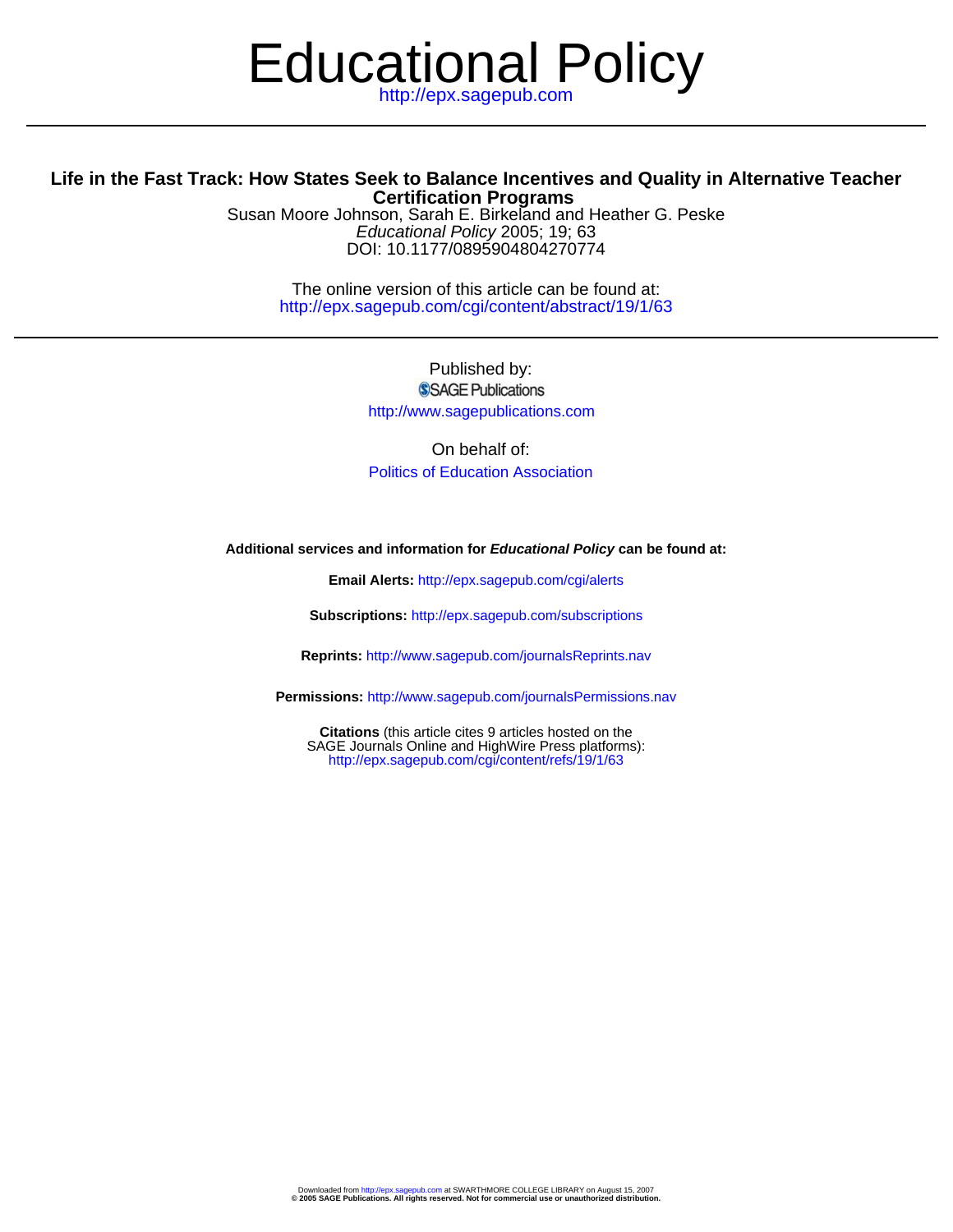## Life in the Fast Track: How States Seek to Balance Incentives and Quality in Alternative Teacher Certification Programs

#### SUSAN MOORE JOHNSON, SARAH E. BIRKELAND, and HEATHER G. PESKE

*The prospect of overseeing the rapid preparation of many participants in fasttrack alternative certification programs presents several challenges for state education officials who seek to maintain, or even enhance, the quality of the state's teaching force. This study examined a range of fast-track alternative teacher certification programs in 11 sites in three states—Connecticut, Louisiana, and Massachusetts. We found that participants were attracted by the incentives of the fast-track programs but also expected to have coursework and student-teaching experiences that would prepare them well to teach in September. Overall, candidates were satisfied with what the programs offered, though many wanted more preparation in content-based pedagogy and better studentteaching placements. There were advantages and disadvantages to centralized and decentralized approaches by the states to ensure quality of participants.*

*Keywords: alternative teacher certification; teacher preparation; teacher quality; certification*

STATE LEGISLATURES AND DEPARTMENTS OF EDUCATION in the United States have long controlled entry to teaching, setting standards for new teachers' preparation and then granting licenses to individuals who

EDUCATIONAL POLICY, Vol. 19 No. 1, January and March 2005 63-89 DOI: 10.1177/0895904804270774 © 2005 Corwin Press

AUTHORS' NOTE: This study was funded by the William and Flora Hewlett Foundation. We are solely responsible for the findings.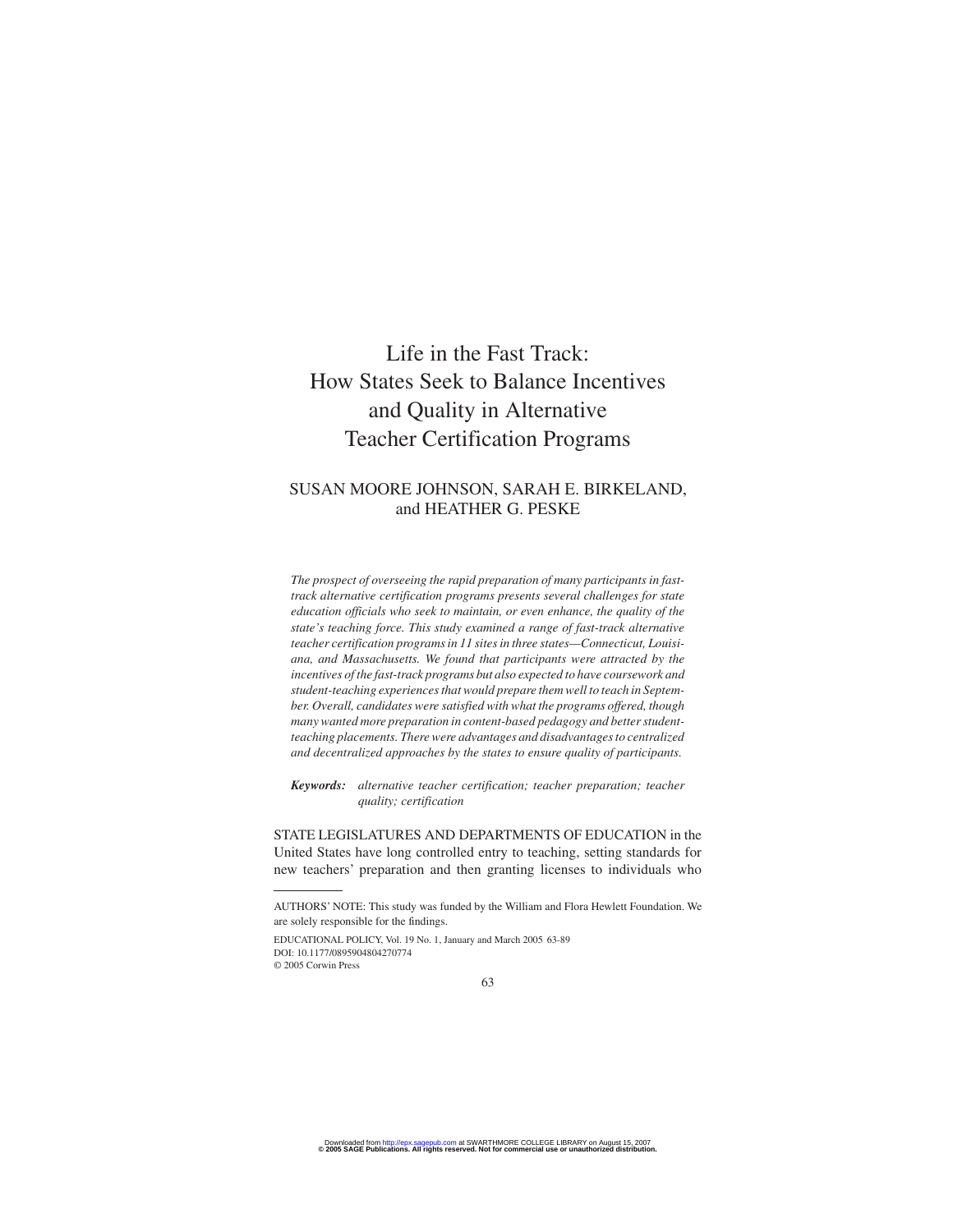completed approved coursework or programs (Cronin, 1983). Although the state retained formal control of the standards for training and licensing new teachers, preservice preparation was largely designed and delivered by local colleges and universities. Typically, a prospective teacher completed at least one full year of coursework and student teaching in a state-approved university program before attaining a license and assuming full responsibility for a class of students.

Beginning in the mid-1980s, however, some states introduced alternative certification, another means of attaining licensure that requires far less preservice preparation. The states did so for two, sometimes related, reasons. First, they were responding to a projected teacher shortage that would require an estimated 2.2 million new teachers between 2000 and 2010 (Hussar, 1999), far more individuals than were preparing to teach in traditional teacher education programs. State officials sought to meet this anticipated staffing demand by authorizing alternative certification programs to recruit large numbers of teaching candidates and prepare them to enter the classroom quickly. Second, some state officials and members of the public were dissatisfied with the quality and extended length of teacher education programs sponsored by colleges and universities. Those critics contended that a streamlined preservice program, which might be designed and delivered by non–university staff, would better meet the needs of prospective teachers. Some officials linked these two reasons by arguing that a shorter, more efficient preparation program would be attractive to a larger pool of strong teaching candidates and could therefore fill more teaching vacancies. This larger pool might include experienced professionals from other fields who were attracted to teaching but discouraged by extensive requirements of a traditional program (Ballou & Podgursky, 1998).

Alternative routes to certification proved to be very popular policies. By 2003, 46 states and the District of Columbia had instituted or approved at least one such program (Feistritzer & Chester, 2003). Today, many states authorize local school districts, consortia of school districts, or nonprofit organizations to sponsor those programs and award teaching licenses. There is tremendous variety among current alternative certification programs. Programs exist within a range of settings and have diverse goals, requirements, and available resources. All of these programs, however, move prospective teachers into full-time, paid teaching positions before they have completed the requirements for professional, or permanent, licensure (Hawley, 1990). Alternative certification, once seen as a last resort strategy to fill gaps in the teaching force and replace emergency certification, has evolved into a widely accepted model of recruiting, training, and certifying qualified new teachers (Feistritzer & Chester, 2003).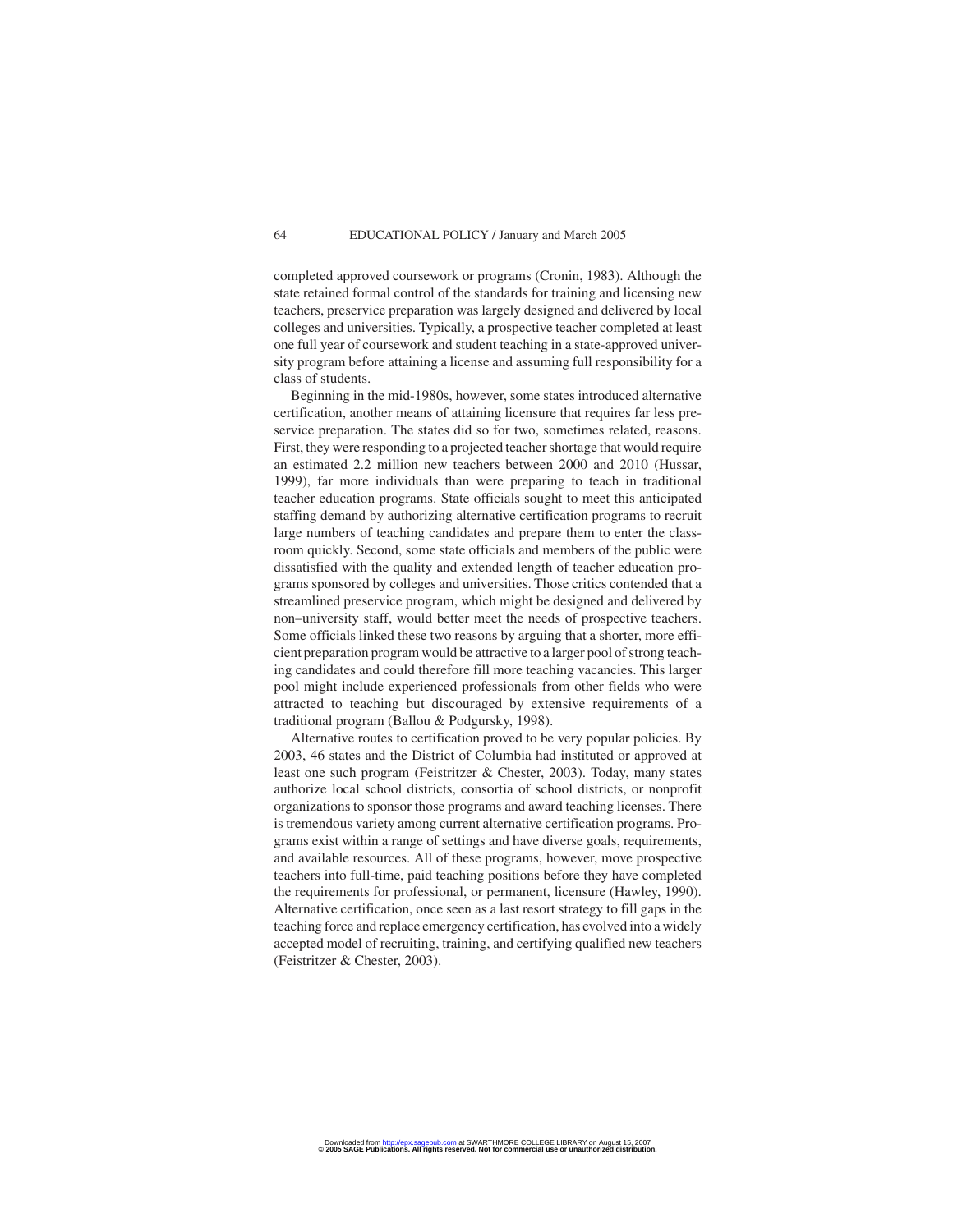One common approach to alternative certification is the fast-track program, which delivers all preservice preparation within one summer. Fasttrack programs are meant to attract and accommodate mid-career entrants, who are often unwilling to commit time to preservice preparation. The summer program, which is essentially an ultracondensed version of a traditional teacher education program, includes abbreviated coursework and a field experience of student teaching or classroom observations, the entire preservice component being 5 to 8 weeks long. On completion, participants are provisionally licensed to assume full-time teaching positions. Candidates in fast-track programs, who typically begin their training in late June or early July, assume full responsibility for their own classes in September.

#### PREVIOUS RESEARCH ON ALTERNATIVE CERTIFICATION

Alternative certification programs have attracted considerable attention because of their short duration and because they opened teacher training to providers other than colleges or universities. Much of the research and writing about alternative certification programs has been used to advance one side or the other of a combative debate about the policy's value. Often analysts have sought to assess and compare the effectiveness of subgroups of teachers who have completed either alternative or traditional programs (e.g., Decker, Mayer, & Glazerman, 2004; Goldhaber & Brewer, 1999; Laczko-Kerr & Berliner, 2002). However, for a variety of methodological and ideological reasons, this research has been inconclusive, and controversy persists about whether one group of teachers is more effective (Seftor & Mayer, 2003).

Another line of research has focused on the programs—evaluating their success in reaching recruitment goals (Bliss, 1990; Fowler, 2003; Rice & Brent, 2002; Stoddart, 1990), examining the contexts in which those programs operate (Bliss, 1990; Natriello & Zumwalt, 1993; Stoddart, 1990; Zumwalt, 1991), and elucidating differences and similarities among various program designs (Dill, 1994; Stafford & Barrow, 1994).

For the most part, researchers have studied alternative certification programs from the outside (by examining state policies or program documents) or from a distance (by analyzing large data sets that include information about teachers' preparation and their students' standardized tests scores). With the exception of one study of the New York City Teaching Fellows Program (Buice, 2003), research about alternative certification has paid little systematic attention to participants' views of the programs.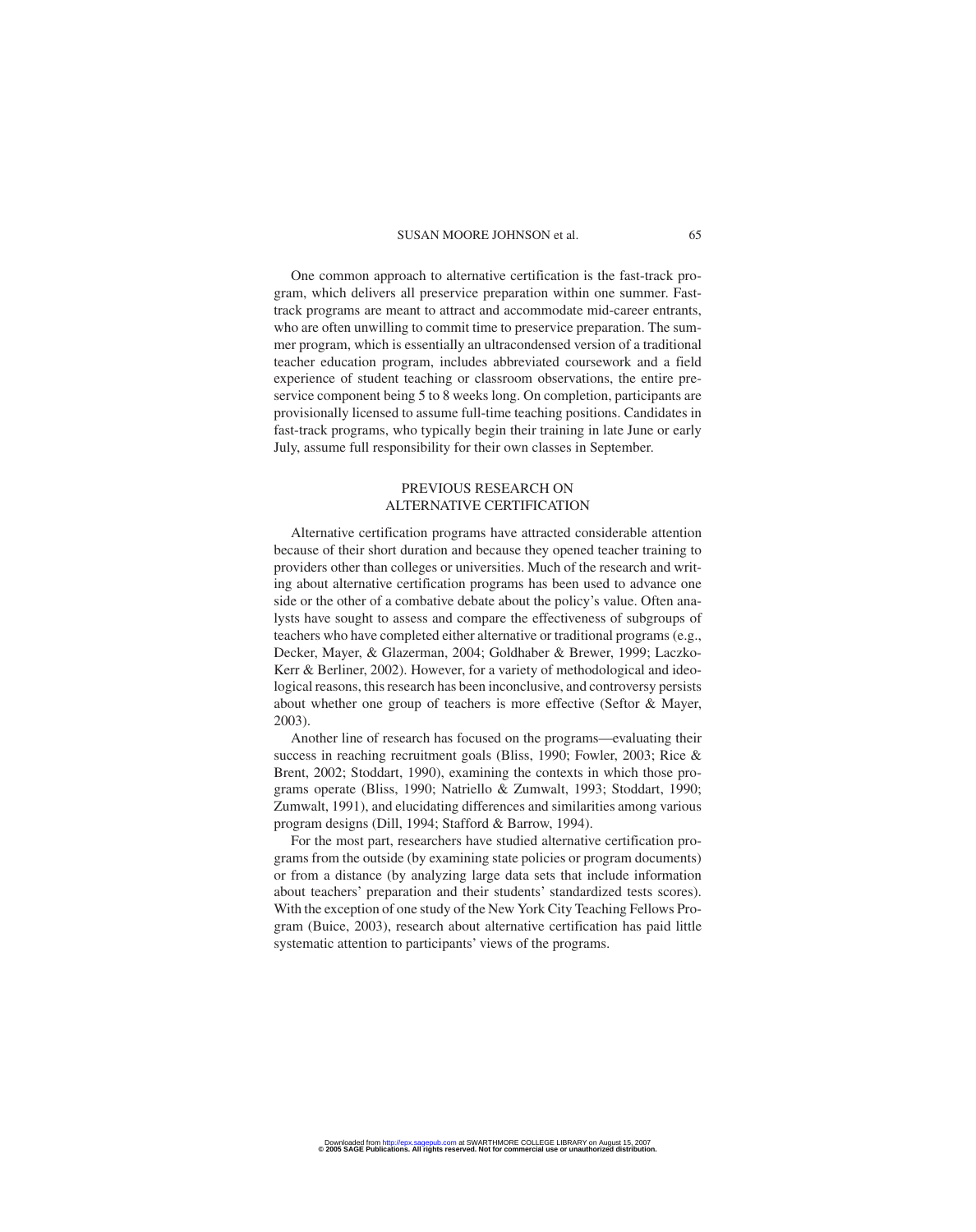Little note has been taken, as well, of the state's redefined role in teacher education and licensing. Rather than keeping a distance in their oversight capacity, states increasingly assume more responsibility for the programs, from recruiting and selecting participants to overseeing final assessments.

#### THE STATE'S ROLE

The prospect of overseeing the rapid preparation of many new teachers in fast-track programs presents several challenges for state education officials who seek to maintain, or even enhance, the quality of the state's teaching force. First, they must decide who will provide the programs. This might be the state, or one of an array of program vendors who propose to offer condensed summer programs that meet the state's minimal standards for licensing. Second, states must develop a means to ensure that these programs recruit and select strong candidates and that those candidates match the fields of shortage. Third, state officials must ensure that the coursework and clinical experiences offered by the programs provide sufficient preservice preparation for candidates to teach satisfactorily in September. Finally, because the preservice preparation is so abbreviated, the state must ensure that candidates for alternative certification are adequately assessed before becoming fully licensed. There is little agreement about what array of experiences and assessments constitute adequate training for new teachers and little experience or research for states to draw on in overseeing the programs.

#### *To Centralize or to Decentralize?*

As the state develops and implements its alternative certification program, officials must decide whether to take a centralized or decentralized approach; that is, should they assume responsibility for recruiting and selecting candidates, developing a preservice curriculum, identifying sites for student teaching, and assessing the candidates'performance, or should they delegate some or all of those responsibilities to local vendors?

In general, organizations deliberately centralize program implementation to maintain consistent standards, to achieve predictable outcomes across program sites, to achieve efficiencies and economies of scale, and to draw on a greater pool of knowledge, expertise, and resources. Program implementation is deliberately decentralized to respond to local needs, priorities, and circumstances; to move authority closer to the work to be done so that appropriate adjustments can be made; and to encourage local initiative and draw on multiple sources of capacity and expertise. Mintzberg (1979) observed that, in reality, very few programs are fully centralized or fully decentralized: "Centralization and decentralization should not be treated as absolutes, but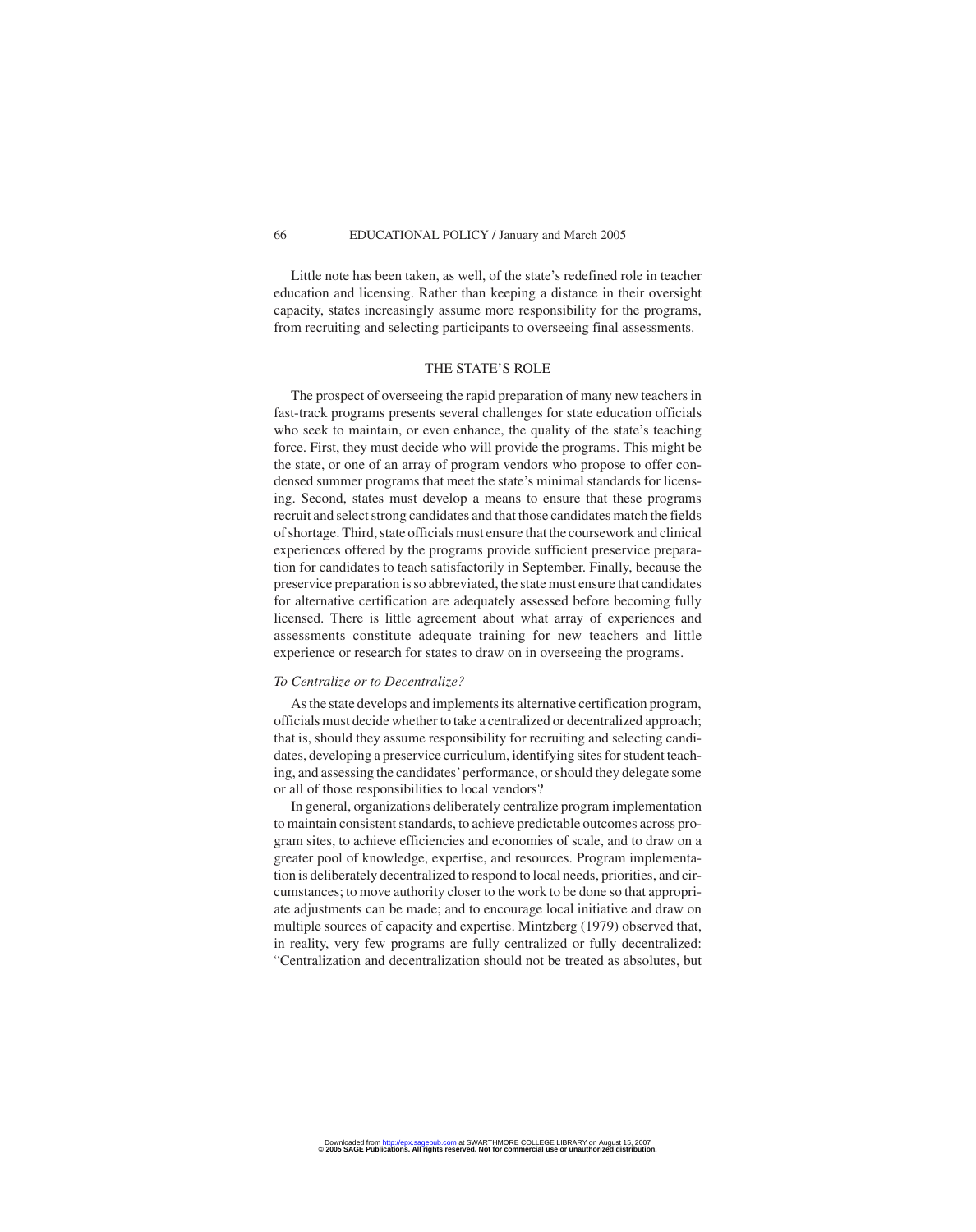rather as two ends of a continuum" (p. 185). He presented a third option, "selective decentralization," an arrangement in which "power over different kinds of decisions rests in different places in the organization" (p. 187). In a selectively decentralized arrangement, a state might retain control over some aspects of its fast-track alternative certification program while delegating others.

#### *Focus of the Current Study*

We began this research convinced that there is much to be learned from considering a variety of alternative certification programs within their state contexts, for there are notable differences in the states'approaches to managing programs, some exercising more centralized control than others. Therefore, we grounded this article in the perspectives of administrators and participants of 11 alternative certification programs located in three states. We focus on the following research questions:

- What responsibilities do the states assume and what responsibilities do they delegate in sponsoring their fast-track programs?
- What are the reported consequences, for program implementation and for the participants' experiences, when the state chooses to centralize or decentralize particular elements of program development and delivery?

In seeking to understand what extent of decentralization is warranted and wise, we chose to focus on states that exercise different levels of control and regulation in the design and delivery of alternative certification programs. These states—Connecticut, Massachusetts and Louisiana—fall at three points on a continuum ranging from centralized to decentralized management and control. For example, Connecticut centralized its approach to recruiting and selecting participants in its Alternative Route to Certification program (ARC), developing and delivering the training, and conducting final licensing assessments. In 2002, when the state expanded beyond its original site and opened new programs to serve two urban districts, Connecticut officials relied on a franchise model of expansion, closely controlling the new programs to ensure that they would replicate the strengths of the original. Louisiana, on the other hand, takes a decentralized approach to its fast-track programs, setting broad parameters and authorizing all vendors whose proposals meet the regulations. Louisiana program vendors are responsible for all aspects of their program: recruiting and selecting candidates, designing and conducting training, and initially assessing those who complete the program. Massachusetts stands between these two, with a selectively decentralized approach. The state retains control over initial recruitment and selection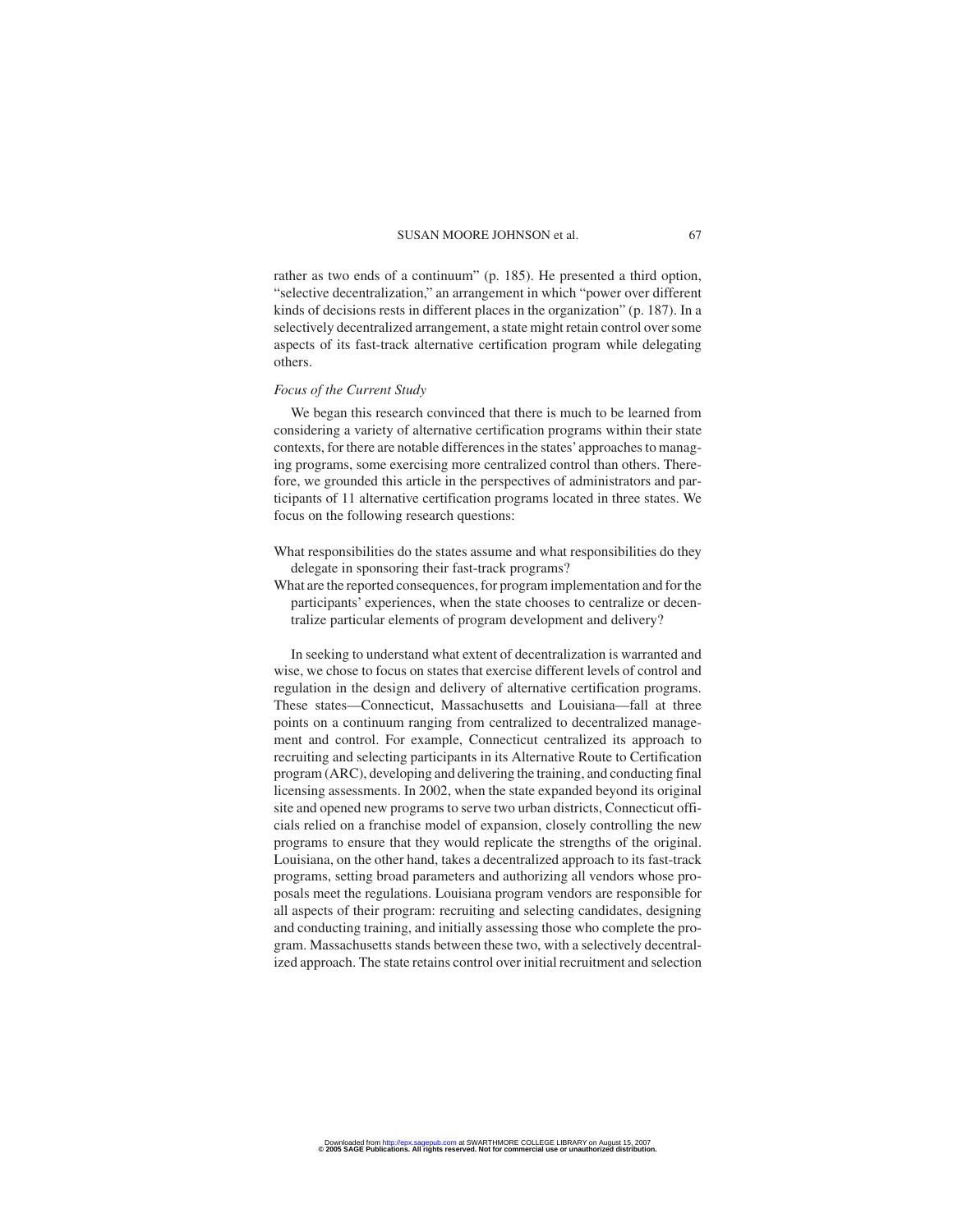as well as final assessment, while delegating many aspects of program design and delivery to satellite sites and vendors.

#### DATA SOURCES AND METHOD

#### *Site Sample*

So that we could consider a range of fast-track programs, we chose to study 11 sites in these three states. Three sites are located in Connecticut, including the original site of the state's ARC and two expansion sites opened in 2002. We studied three sites in Louisiana that were part of Louisiana's Practitioner Teacher Program—one run by a university, one by a local district, and one by a partnership between a local district and a nonprofit organization. We also included five sites from the Massachusetts Institute for New Teachers (MINT); two are university run, and three are managed by a nonprofit organization (see Table 1).

#### *Respondent Sample*

The respondent sample includes program directors, selected faculty members, and 4 to 8 participants at each site, depending on the size of the programs. At some program sites, we selected program participants from a list of volunteers. At others, respondents were solicited for interviews by program directors. Where possible, we sought variation in respondents' certification area, gender, race or ethnicity, and career experience at entry (first career or midcareer). We also included representatives of program partnerships, such as school district officials or nonprofit administrators, where applicable. We ensured participants confidentiality and anonymity.

#### *Data Collection*

*Interviews*. In summer 2002, we conducted semistructured, in-person interviews ranging from 1 to 2 hours with administrators, faculty, and selected participants at each site. In some cases, where programs were small, we interviewed all of the participants in the program. In other cases, we selected a range of participants and invited them to participate in the study. We used semistructured interview protocols to gather comparable data across sites but tailored the protocols to the particular program. In all, we conducted interviews with 11 program administrators (many of whom served as primary faculty members), 7 additional faculty members, and 71 participants across the 11 programs. In the spring and summer of 2003, we conducted sixty five 30 to 40-minute follow-up interviews with participants.<sup>2</sup> These follow-up interviews—some conducted in person and some by telephone—focused on the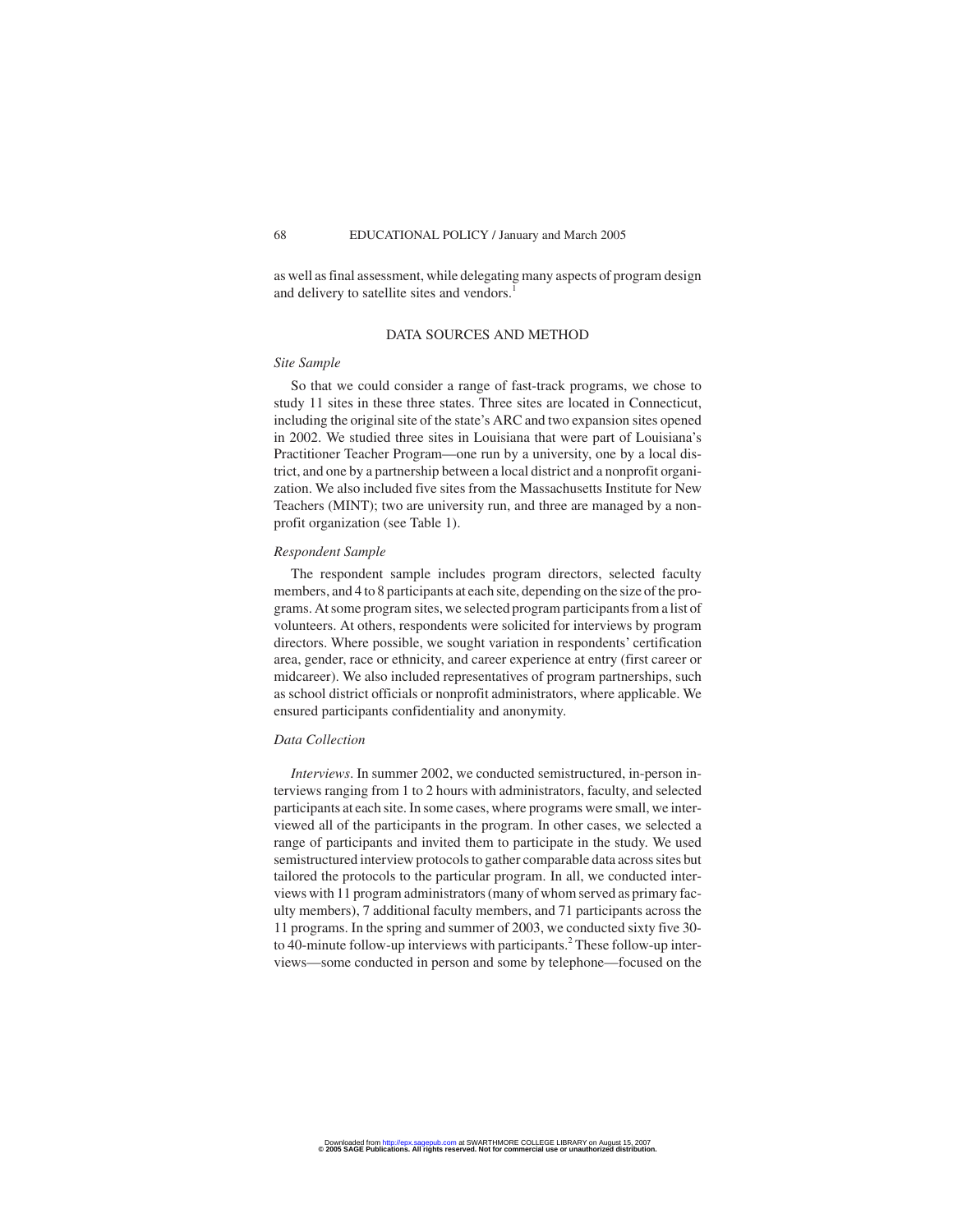Table 1<br>Alternative Certification Program Sites in the Study Sample, Including Sponsoring Agency, Areas of Certification Offered, and Number of Participants *Alternative Certification Program Sites in the Study Sample, Including Sponsoring Agency, Areas of Certification Offered, and Number of Participants*

| Served in 2002 |                              |                                                          |                                                                                                                                                                                                               |                        |
|----------------|------------------------------|----------------------------------------------------------|---------------------------------------------------------------------------------------------------------------------------------------------------------------------------------------------------------------|------------------------|
| <b>State</b>   | (Pseudonyms)<br><b>Sites</b> | Sponsor                                                  | Areas of Certification Offered                                                                                                                                                                                | Number of Participants |
| Connecticut    | Hansbury                     | State Department of<br>Higher Education                  | English (MS and HS); math (MS and HS); social studies<br>(MS and HS); science (MS); biology (HS); chemistry<br>(HS); physics (HS); art, music, K-12 language                                                  | 168                    |
|                | Northborough<br>Blainesville |                                                          | English (MS and HS); math (MS); science (HS); art (K-12)<br>K-12 language; K-12 bilingual education; biology (HS);<br>math (HS)                                                                               | 72<br>55               |
| Massachusetts  | Bay City                     | National nonprofit<br>organization                       | in Grades 5 through 12) (special education in addition to<br>language; English as a second language (all certification<br>English; math; science; social studies; business; foreign<br>content certification) | $\overline{70}$        |
|                | Huntsville<br>Westview       |                                                          | Same as Bay City<br>Same as Bay City                                                                                                                                                                          | 26                     |
|                | Lyceum                       | State university                                         | Science; math; social studies (all certification in Grades 5<br>through 12)                                                                                                                                   | $\Omega$               |
|                | Greyson                      | Private college                                          | English; math; science; social studies; foreign language (all<br>certification in Grades 5 through 12)                                                                                                        | 29                     |
| Louisiana      | Red River<br>Ogletree        | National nonprofit<br>Private university<br>organization | (HS); math (HS); science (HS); foreign language (HS);<br>Elementary (4-8); elementary special education; English<br>Math (HS); science (HS); special education<br>social studies (HS)                         | ∞<br>38                |
|                | Plumville                    | Rural parish<br>(district)                               | Special education                                                                                                                                                                                             | ∘                      |
|                |                              |                                                          |                                                                                                                                                                                                               |                        |

 $Note: MS = middle school; HS = high school.$ *Note:* MS = middle school; HS = high school.

69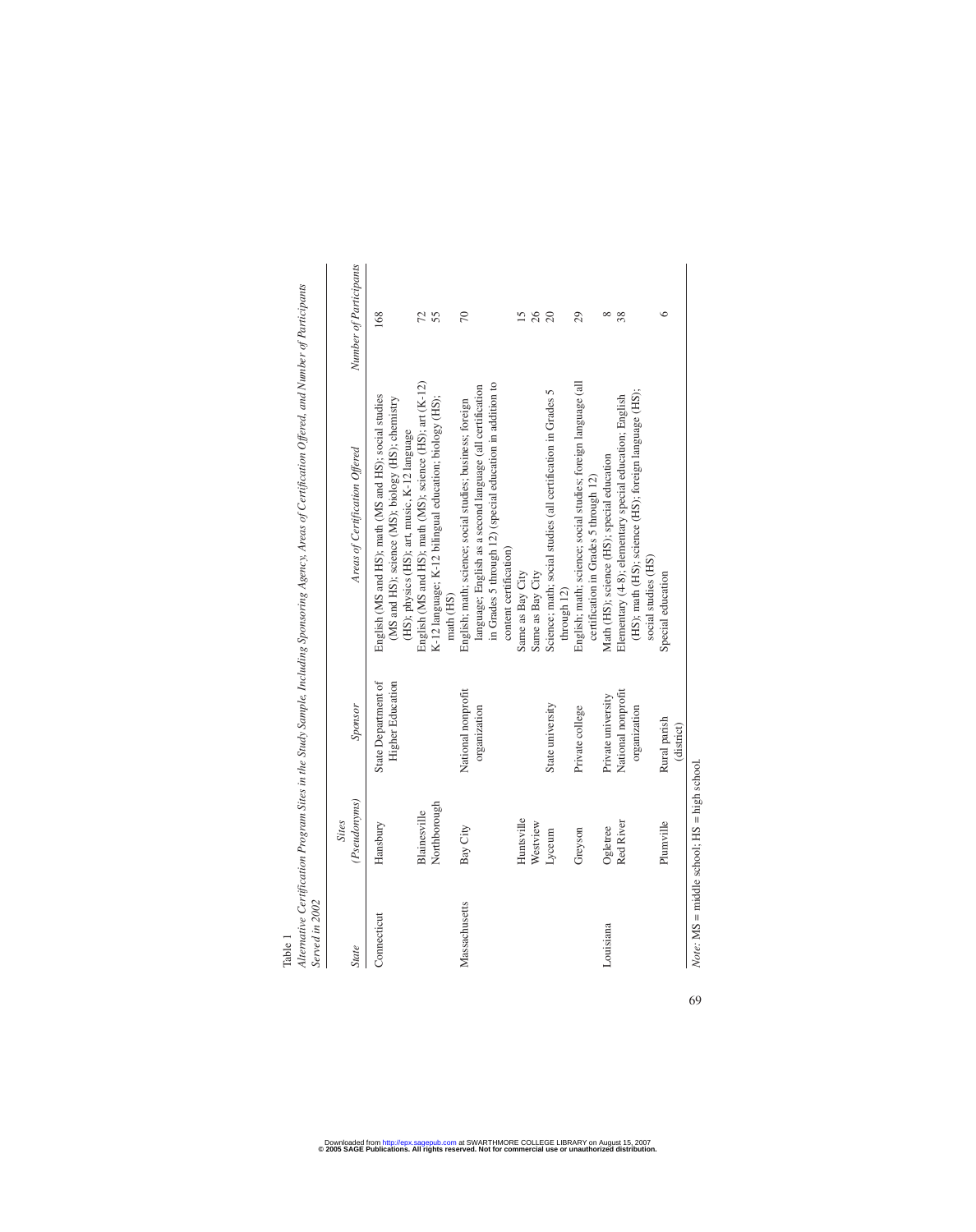candidates' views of the programs from their perspectives as newly practicing teachers. How did they assess the programs some months later? In what ways did they feel most and least prepared to teach? All interviews were taperecorded and transcribed.

*Document analysis*. For each of the sites in the sample, we reviewed the relevant state legislation to learn about the program's origins, the state's goals, and the regulations for program design. We studied other documents such as program descriptions, selection criteria and processes, and federal grant applications to further understand how each program works. We read course syllabi and state teaching standards to understand the design of program components such as coursework, clinical experiences, and follow-up support. Where available, we reviewed program evaluation documents.

#### *Data Analysis*

After each interview, we completed narrative summaries for each respondent, including information on topics such as career experience, clinical experiences, and coursework. From those summaries, we identified patterns of responses and themes across respondents, sites, and states. We then conducted a rigorous analysis of the interview transcripts, coding and subcoding the transcripts using categories that we had identified in the research questions, subjects that were prominent in the research literature, topics that had surfaced in the analysis of the narrative summaries, and codes that emerged from the transcripts. We used an iterative data analysis process, moving back and forth from the categories, topics, and themes we had identified to the details of individual transcripts to the emerging findings from cross-case analysis between programs. We created matrices (Miles & Huberman, 1994) to summarize data and facilitate cross-case comparisons. For example, a matrix of the timing and character of participants'job placement experiences illuminated the role of the state in job placement. We completed case analyses to describe each site's program elements in design and implementation. In some instances, we engaged in detailed sorting and numbering. For example, we reviewed participants' teaching assignments to determine how many taught in urban, rural, or suburban districts. We regularly wrote analytic memos during the data collection and analysis phases, posing particular questions of the data that allowed us to compare findings across program sites, to illuminate overarching findings among programs, and to consider that which was surprising or puzzling (Miles & Huberman, 1994).

Throughout the data analysis, we tested the validity of our findings with several interpretive communities including colleagues on the Project on the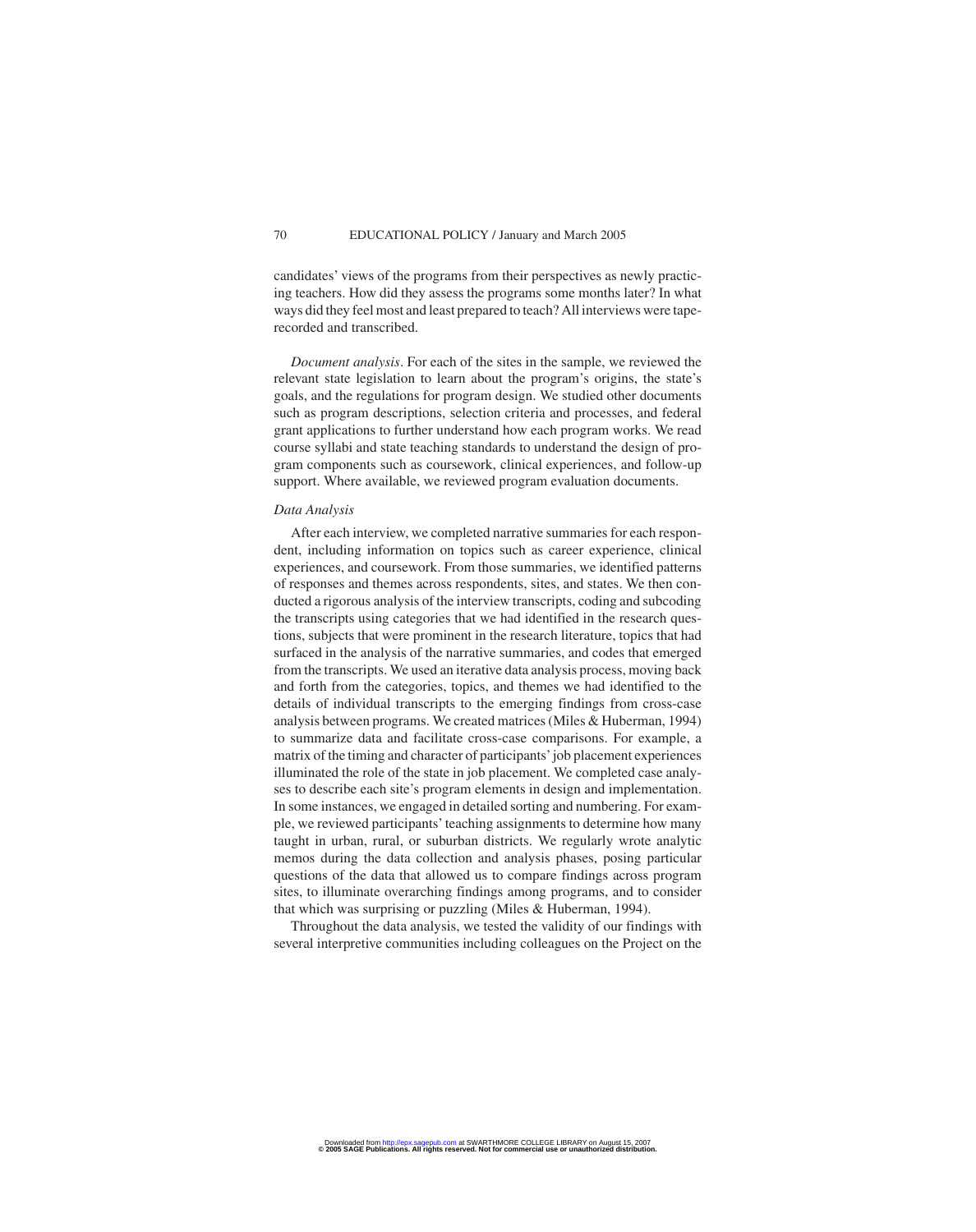Next Generation of Teachers and teams of advanced doctoral students who assisted with coding and analysis. Given that the data included directors, faculty, and participants, we also used these data to triangulate findings (Maxwell, 1996). Furthermore, we conducted a total of 85 interviews and included 11 program sites in an effort to promote the validity of the findings (Seidman, 1991) and to capture patterns across individuals and programs.

#### THE TENSION BETWEEN INCENTIVES AND QUALITY CONTROL

Alternative certification programs have proliferated, in part, as an effort to respond to shortages of qualified teachers. Therefore, the state, or its designated provider of abbreviated teacher preparation programs, must ensure that there are sufficient incentives in the programs to attract enough prospective teachers to fill vacancies. In other words, the state or the program provider must not only design and build the program but also ensure that the program will command interest and draw response from potential applicants. This is particularly challenging when the policies are designed to attract individuals to public school teaching from other sectors.

Incentives to teach, tied to the potential rewards of the profession, are typically divided into two domains—extrinsic and intrinsic. Extrinsic rewards are those that are "primarily external and material, such as pay and promotions" (Johnson, 1990). Lortie (1975) defined intrinsic rewards as those that "consist entirely of subjective valuations made in the course of work engagement" (p. 101). Johnson (1990) provided examples of such intrinsic rewards, such as pride in work or achieving a sense of efficacy (p. 57).

When individuals consider whether to become a teacher—whether as first-career or mid-career candidates—they often cite the quest for intrinsic rewards, seeking meaningful work with students, as their primary motivation (Farkas, Johnson, Foleno, Duffett, & Foley, 2000; Johnson, 1990; Lortie, 1975). In addition, those who might teach examine the extrinsic rewards of the profession, particularly the salary they can earn in the short and long term (Murnane, Singer, Willett, Kemple, & Olsen, 1991).

After deciding to teach, prospective teachers must decide what route they will take to the classroom. As individuals consider whether to enter an alternative certification program to teach, they weigh such factors as the length of time of the program and the opportunity costs of completing the program, such as lost salary (Peske, 2002). Policy makers and program designers must structure the costs of the program—out-of-pocket and opportunity—so that prospective candidates will respond favorably to the incentives and apply to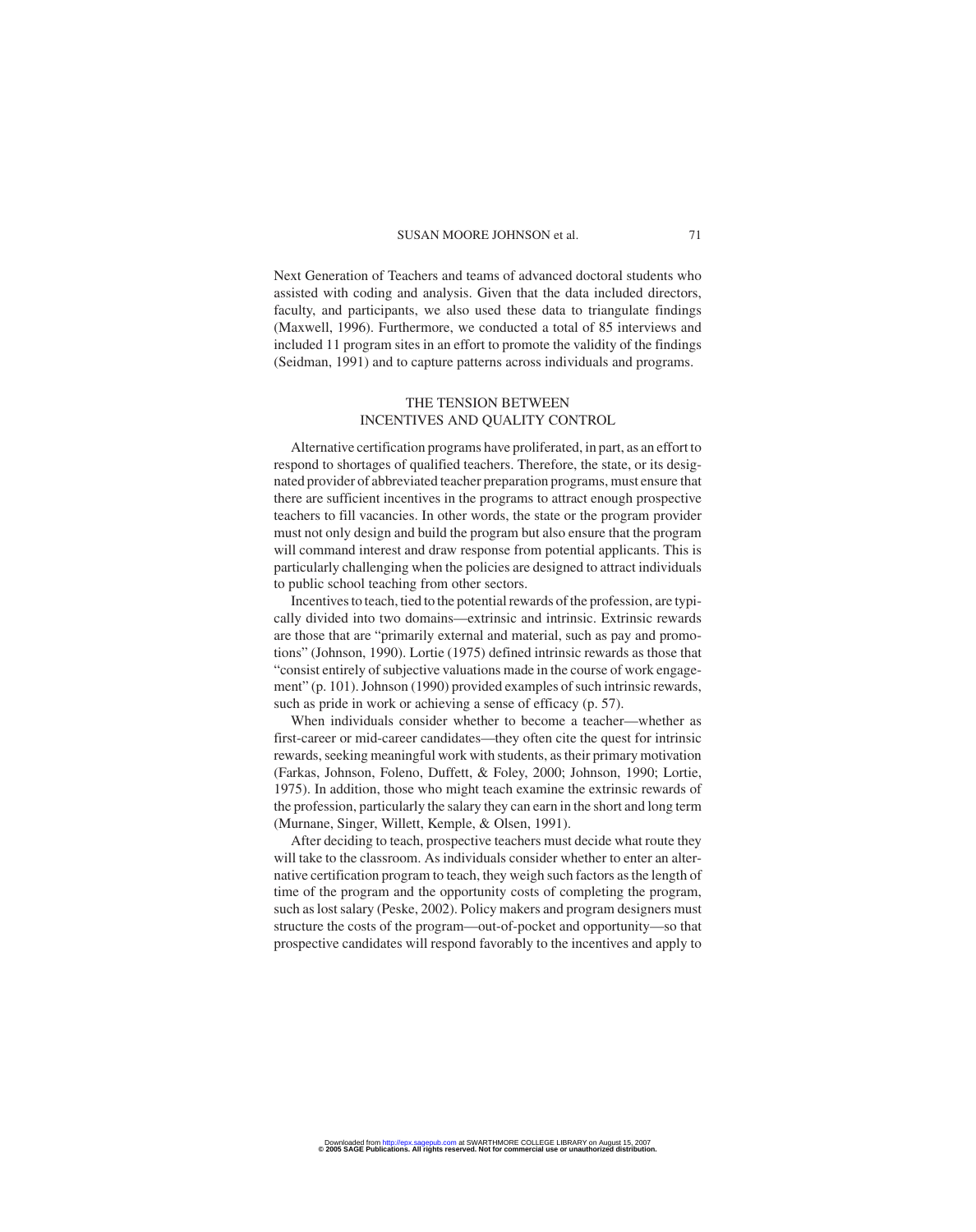the program. Simultaneously, they must offer preparation that will help these new recruits to attain the anticipated intrinsic rewards that initially attracted them to teaching.

In addition to the challenge of ensuring incentives for participants to complete alternative certification programs, the state, or its designated program provider, designs and implements the program within a policy context increasingly focused on teacher quality. Although the debate about the characteristics of a high-quality teacher is far from resolved (see, e.g., Ballou & Podgursky, 1998; Darling-Hammond, 2000); No Child Left Behind Act (2001) established federal sanctions for states and districts that fail to employ a high-quality teaching force. Within this context, state policy makers and program directors face the challenge of designing and implementing appealing, fast-track preparation programs that will also ensure teacher quality. They must simultaneously attract large numbers of candidates and reassure stakeholders—the public, the state, and the federal regulators—that program graduates are qualified and prepared to assume full-time teaching responsibilities. Inevitably, tension exists between maintaining the incentive of inexpensive, rapid licensure and offering an in-depth program of coursework and clinical experience.

The states shorten the preservice preparation largely by reducing what they require programs to provide. In response, often the programs minimize attention to theory or research about such topics as cognition or child development and maximize attention to practical techniques with here-and-now applications, such as classroom management or lesson planning. Typically, these alternative certification programs address a state's full range of licensing standards but in much less depth than traditional programs do. Required topics often are combined and dealt with simultaneously, and particular courses or experiences are credited for addressing multiple standards.

The states offer these programs at substantially less cost than traditional teacher education not only because of their short duration but also because they provide fewer options for participants. Sites may decide to accept candidates in a small number of subject fields or teach them in groups, for example, by combining mathematics and science teachers in one course. In addition, these programs often are staffed in skeletal fashion with a small core of one to four key faculty members, who are supplemented by individuals presenting small segments in their area of expertise, for example, special education. Moreover, overhead on these programs is often low, either because the vendors are providing the no-frill program, in part, as a public service or the standard costs imposed by colleges and universities are waived. Ultimately, however, the small budgets of these programs further limit what they can offer candidates, leading critics to contend that they unwisely compromise quality.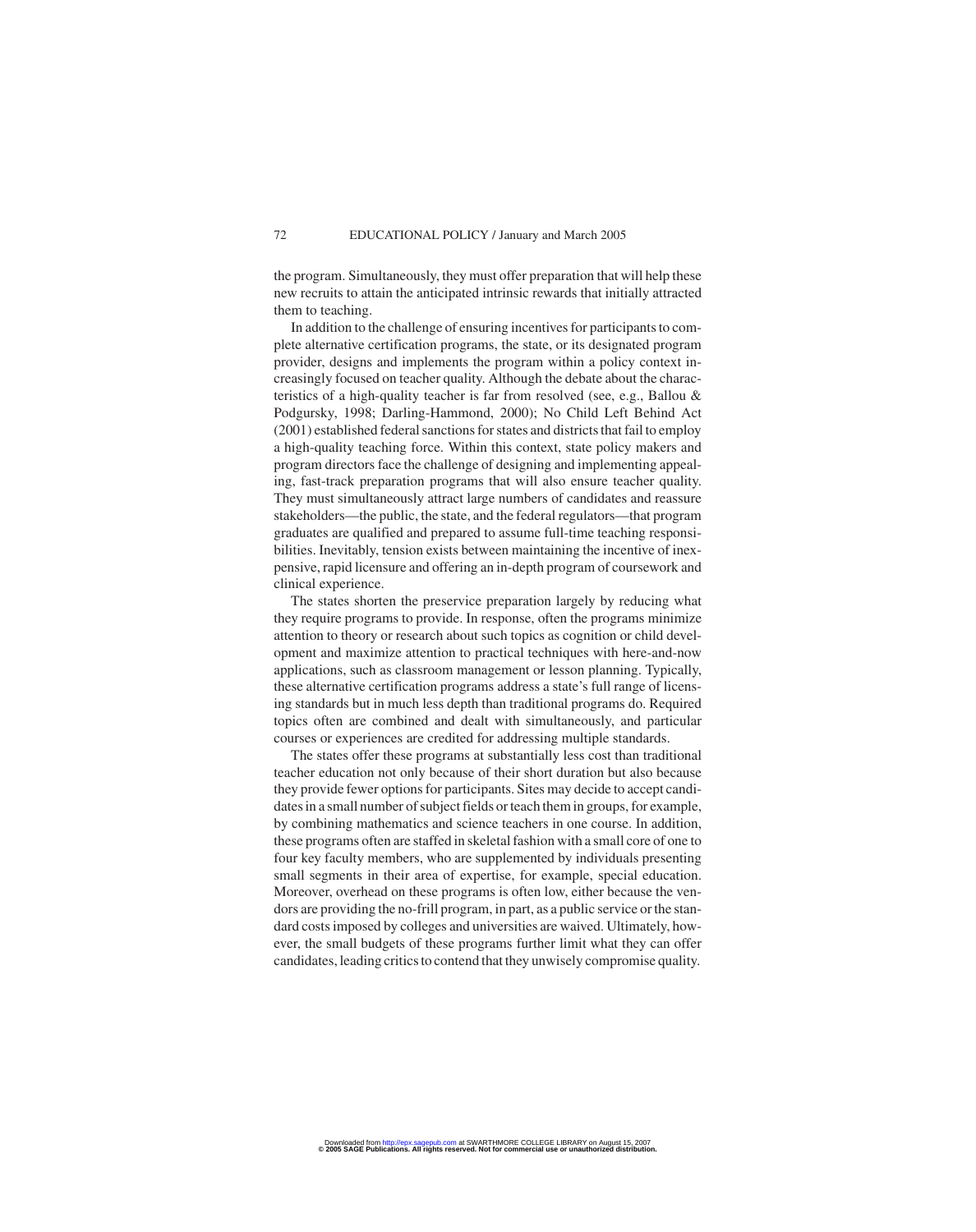#### PREVIEW OF FINDINGS

Overall, we found that participants were not only attracted by the incentives of the fast-track programs but also expected to have coursework and student-teaching experiences that would prepare them well to teach in September. Overall, candidates were satisfied with what the programs offered, though many wanted more preparation in content-based pedagogy and better student-teaching placements. There were advantages and disadvantages to centralized and decentralized approaches by the states to ensure quality.

The following discussion first considers the incentives that fast-track programs offer candidates—brief, inexpensive training and the prospect of rapid access to a teaching job in September—and the varying success with which the states and their programs deliver on that large promise. Next we consider the components of the program through which the states or their sites seek to ensure quality. These include the recruitment and selection of candidates, the design and delivery of coursework (generic and subject specific), the provision of field-based practica, and the final assessment of candidates' performance. We return then to the role of the states in sponsoring fast-track programs, examining the tensions and trade-offs of centralized and decentralized program management. Finally, we consider the ongoing challenge of developing sufficient capacity to deliver on promised incentives while simultaneously ensuring quality.

#### PROGRAM INCENTIVES

Through these fast-track programs, the states offered participants three incentives: rapid training, reduced costs of becoming certified, and immediate access to a job. Our respondents offered remarkably consistent accounts of the appeal that these fast-track programs had for them. First and foremost, they were attracted by the prospect of rapid training and immediate entry to a paid teaching position—what one MINT respondent called the "quick launch." For all candidates, but especially for those entering teaching at midcareer, any time required for training meant lost income. From this perspective, the faster the transition from a prior workplace to a new classroom, the better. For example, a Louisiana respondent said that he did not have the luxury of being able to take a year for full-time coursework: "I wouldn't [be in a position] to do that, and I don't think a lot of people are."

In addition to avoiding the opportunity costs of a year-long teacher education program, there were solid financial incentives for candidates to choose fast-track programs. Candidates'tuition cost in fast-track programs was substantially lower than that charged by traditional, year-long programs at pub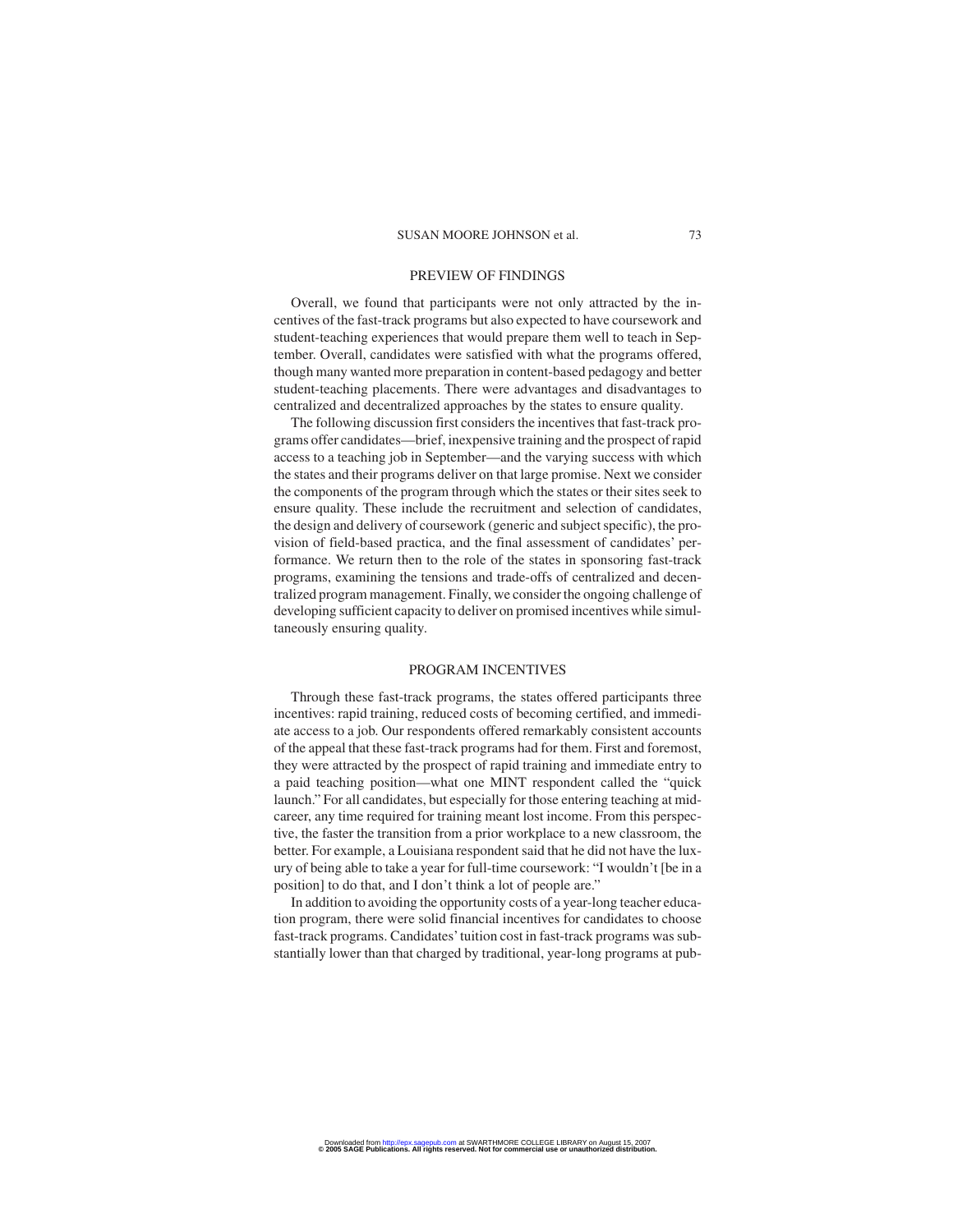lic or private universities. For example, in Massachusetts, tuition costs for 1 year of study ranged from approximately \$7,000 at a public university to approximately  $$26,700$  at a private university.<sup>3</sup> Massachusetts fully subsidized MINT candidates' tuition costs of \$2,500. Thus, MINT participants could expect to save approximately \$7,000 to \$26,000 in tuition costs. Participants in Connecticut's ARC program paid \$3,000, although those who enrolled at one of ARC's two urban sites could receive a \$1,000 tuition reduction by committing to teach in that urban district for 2 years. Connecticut's fast-track candidates who received the subsidy could expect to pay approximately \$3,000 to \$17,000 less for their license than they would pay at a university within the state.<sup>4</sup> Louisiana candidates, who might pay approximately \$3,500 for public and \$30,600 for private university tuition, would spend between \$500 and \$1,700 for fast-track preparation, thus saving approximately  $$3,000$  to  $$29,000$ .<sup>5</sup> In each case, therefore, candidates could expect to save substantial time (6 to 10 months) and money over what a traditional program would require, while avoiding the opportunity costs of lost income.

For these mid-career entrants, the promise of job placement was also an appealing incentive to participate in these fast-track programs. In making what many described as a financial sacrifice to become teachers, they wanted assurance that a job would be there for them in the fall. Fast-track programs offer the prospect of quick access to a paid teaching position, an outcome that many candidates believe is virtually inevitable given the well-publicized and growing teacher shortage. Knowing what and where they would teach, and how much they would be paid, would allow the new entrants to spend the summer undistracted by a job hunt while they focus on learning to teach. Although the states could guarantee that participants would have condensed, practical, inexpensive training, they were much less able to provide jobs. In fact, only 1 of the 11 sites in our sample—a small, district-run site with only six candidates preparing to teach special education—succeeded. Other programs, particularly those that were more centralized, struggled to deliver on this promise of job placement, largely because hiring is a local matter over which the states have little control.

Massachusetts officials made no offers of assistance in job placement, having found in the 1st year of MINT that they could not ensure jobs. Connecticut struggled to place candidates in the two urban sites where these individuals had signed a commitment to teach. Yet district budget cuts eliminated positions that the candidates were preparing to fill, and the state released candidates as free agents to search elsewhere. The Louisiana programs varied greatly in the assistance they offered candidates in finding jobs, ranging from guaranteeing jobs in one site, to finding jobs late in the summer for the participants, to leaving participants to fend for themselves altogether.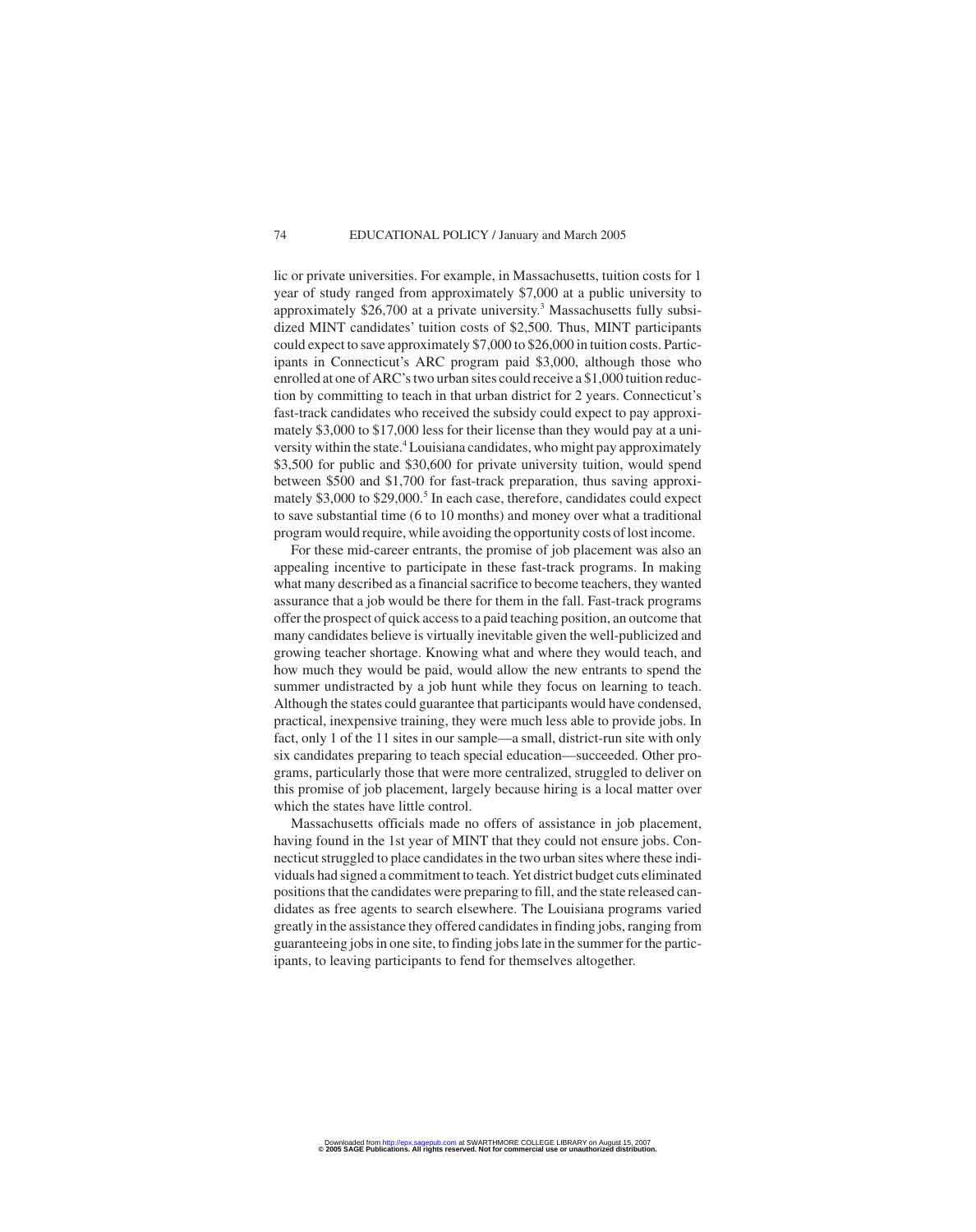In the end, because hiring is locally controlled, programs that were decentralized and locally operated appeared to have a better chance to arrange jobs for candidates. This was particularly true when programs were sponsored by, or worked in close partnership with, a district. However, even in decentralized arrangements, program providers did not always have the will, the relationships, or the know-how to help participants find jobs in a timely way. The programs' inability to match candidates with jobs before the start of summer training meant that candidates began their preparation without knowing what jobs they would have, and as a result, their training was less focused and deliberate than it might have been.

#### MAINTAINING QUALITY

Having provided the incentives of rapid, inexpensive training and quick entry to teaching, states and program providers inevitably faced the challenge of maintaining quality. How, given the abbreviated preparation, could they ensure that the candidates would be prepared to teach effectively in September? At several stages during the course of the program, state officials and program administrators took steps designed to maintain quality. These included soliciting applicants and carefully choosing who would participate in the program, deliberately planning the content and experiences that the program would provide, and assessing the candidates' competence when they completed the program.

#### RECRUITMENT AND SELECTION

One of the primary ways states could ensure the quality of program graduates was to regulate admission, ensuring that the programs would recruit and select strong candidates. Although the states varied in the extent of involvement and control they exercised in this effort, all three of the states in our sample developed minimum entry standards for candidates in alternative certification programs.

Connecticut required that applicants demonstrate content knowledge in their intended fields and pass the PRAXIS I and II, national standardized examinations designed to measure academic skills in reading, math, and writing as well as subject matter knowledge and pedagogical knowledge.<sup>6</sup> Massachusetts' Department of Education mandated that participants pass the Massachusetts Test of Educator Licensure and also established criteria, for example, undergraduate grade point averages, for entry that indicated academic and professional success. Louisiana stipulated that program applicants hold a 2.5 grade point average from their undergraduate institution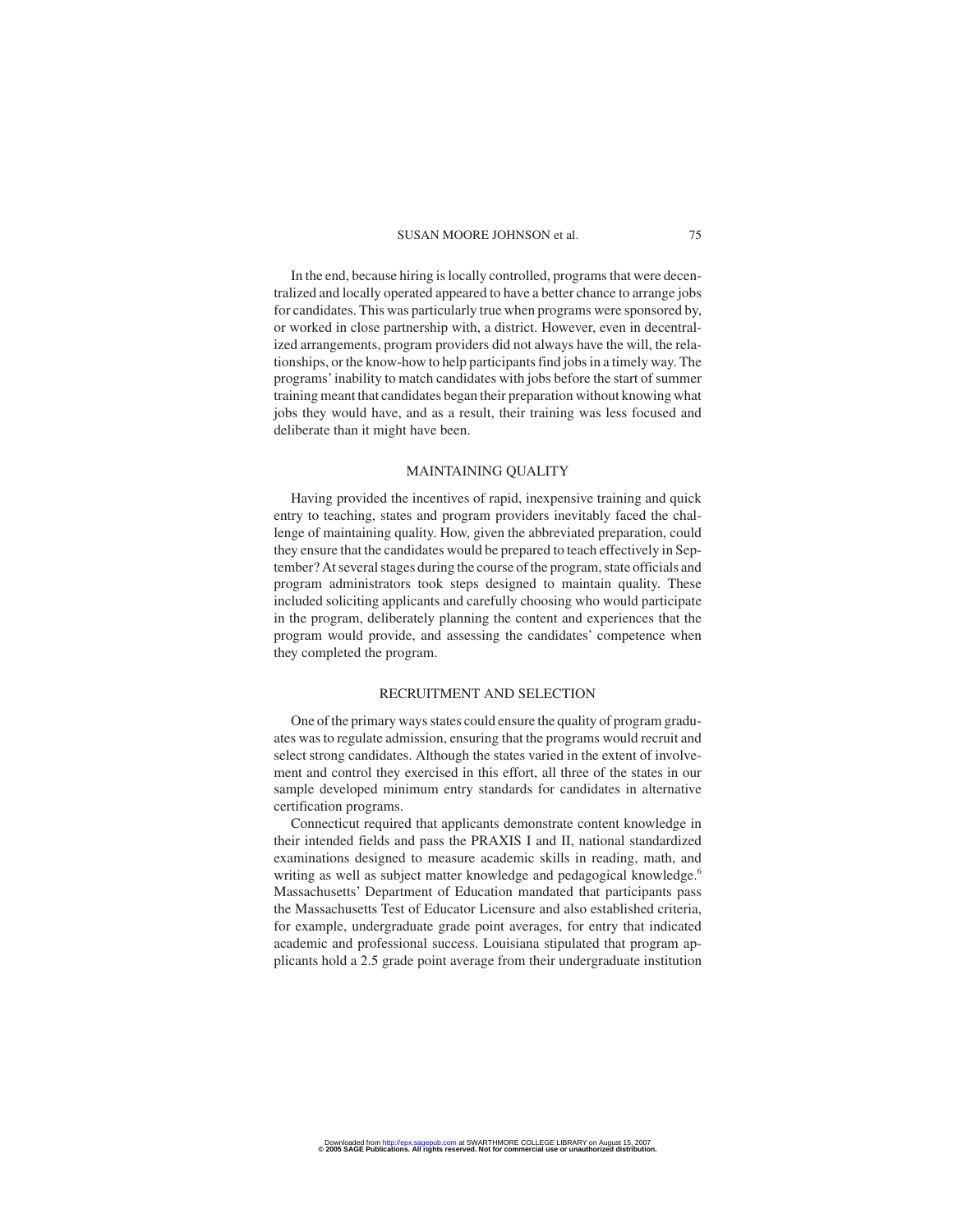and pass PRAXIS I and II. Although the state set the minimum entry standards, programs could set more stringent requirements. Some chose to do so whereas others did not.

There were advantages and disadvantages to a highly centralized system and a highly decentralized system of recruitment and selection. A centralized approach allowed the state to capitalize on economies of scale. It could apply consistent admissions standards while casting a statewide net to bring in a larger number of well-qualified candidates, particularly in shortage areas. However, it is hard to tailor a statewide approach to address specific local shortages. Furthermore, given that district shortages can change quickly or be difficult to predict, the states' efforts ultimately may be misaligned with districts' needs and priorities. However, decentralized approaches might match new teachers to specific local vacancies. Decentralized selection may, indeed, enable program providers to predict prospective participants'fit with a specific program, perhaps improving the likelihood of candidates' success and retention. Decentralized selection might also promote program administrators and school-based personnel to invest in candidates differently than they might if they did not have a role in selection. However, local programs are likely to attract mostly local candidates, and a limited pool of applicants may not have within it the range of experience and ability that the local schools need.

Connecticut recruited participants for all three program sites, and the result was a large pool of applicants from which to choose. Massachusetts' Department of Education conducted a broad advertising campaign to recruit candidates but subcontracted the bulk of the selection process to a private vendor. From the beginning, the MINT program had little trouble in attracting prospective applicants because the alternative certification program was coupled with the Massachusetts signing bonus, a state-funded \$20,000 incentive to attract applicants from other careers to teaching. The department's efforts to advertise widely for able candidates and the incentive of the signing bonus yielded 1,500 applications from within and outside the state for approximately 50 positions.

Louisiana's program sites were more local in their approaches, preferring to "grow [their] own" as one director put it. The sites had to comply with the state's entry standards but otherwise were on their own to recruit and select their participants. As a result, their programs' applicant pools were much smaller than the state-run programs. In one case, the program only received 8 applications for 20 available positions. In another, the program received 15 applications, interviewed seven candidates, and admitted six.

The selection process worked in tandem with recruitment efforts as a critical gatekeeping mechanism for many programs. Massachusetts and Con-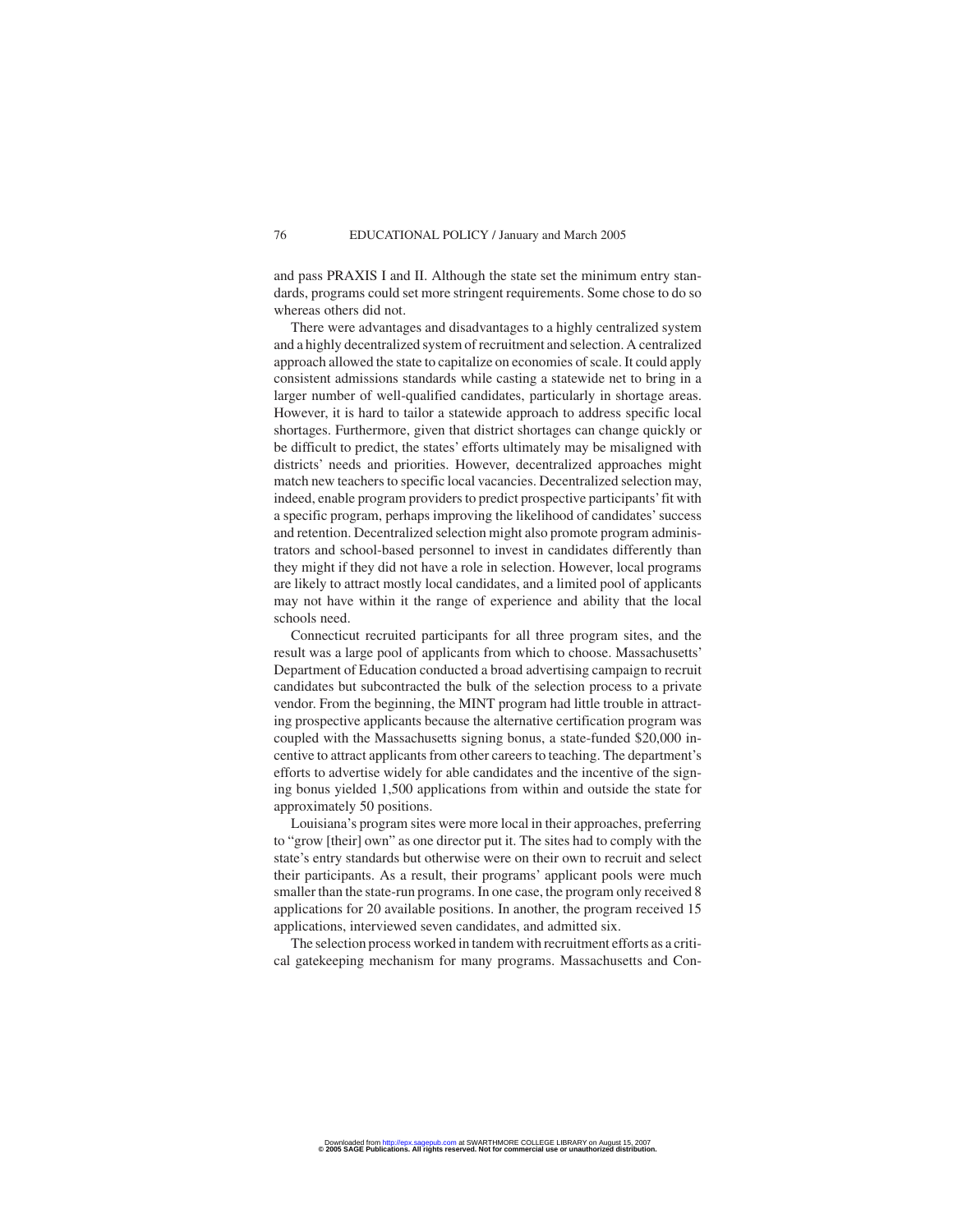necticut controlled the selection process at the state level. Although the director of the MINT program characterized recruitment as a "cattle call," he said that selection was competitive and "absolutely has to be the foundation" of a statewide alternative certification system.

The decentralized sites in Louisiana were each responsible for selecting their own participants, and their approaches differed in response to the context. For example, the purpose of the individual programs often played a role in the selection process. Whereas Plumville selected their own candidates, Red River contracted with a nonprofit company to train district employees in that company's selection model and to run the process. Program administrators at Ogletree University selected candidates entirely on their own, accepting every applicant who met their minimum standards.

When centralized recruitment yields a large and strong pool, admission can be more selective. However, because local programs are concerned with hiring teachers for local schools, decentralized recruitment and selection may yield a pool of candidates more likely to accept jobs and stay in the classrooms. However, those individuals'credentials may not equal those of candidates selected in the statewide programs. Furthermore, given that teachers are likely to remain teaching in locations close to where they live (Lankford, Loeb, & Wyckoff, 2002), decentralized recruitment may be a better strategy for filling local shortages.

#### THE STRUCTURE OF THE PROGRAMS

Another way that the state could ensure quality is by offering welldesigned program components that, when sequenced and combined effectively, can prepare teachers of high quality. The fast-track programs that we studied were much alike in structure, which is not surprising, given the similarities in the policies (request for proposals [RFPs] and state regulations) that established the program guidelines. The programs' central components involved participants in coursework and a field-based experience, which was either student teaching or observing in summer school classrooms. These programs were not innovative in structure, for they were patterned on traditional teacher education programs. Rather, they were "alternative" in that each segment was an abbreviated version of what colleges and universities might offer in a full-year program. In the following discussion, we examine the components meant to ensure that participants would be prepared to enter classrooms in the fall—coursework, field-based practica, and assessment.

It must be emphasized that, overall, respondents reported great satisfaction with the programs, often commenting that the compressed schedule necessarily limited what might be offered. Repeatedly, respondents explained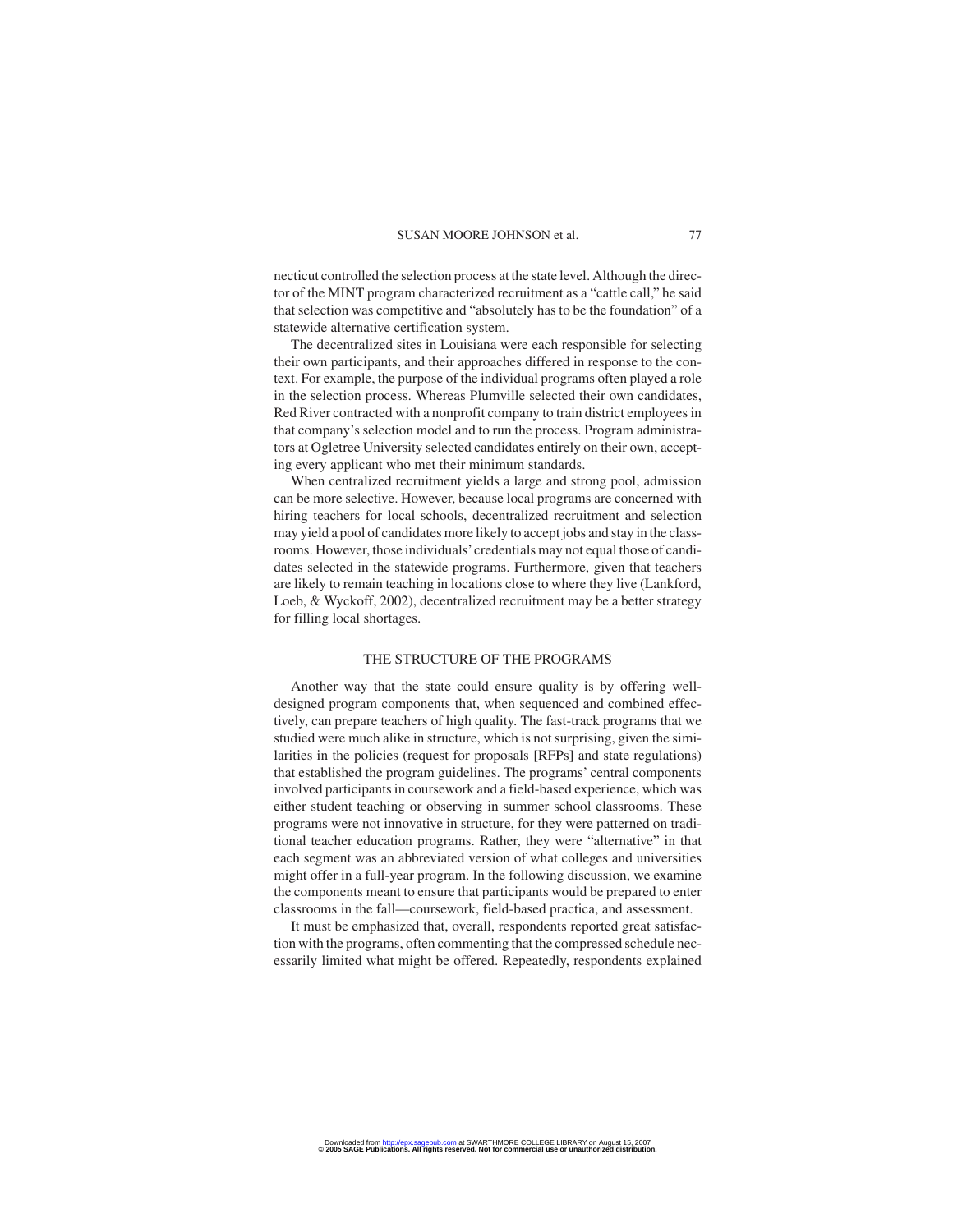that they had come to the program with realistic expectations, never thinking that every activity would directly relate to their work, that all their questions would be answered, or all their needs met. One participant said that he had been "looking to hit 60%" of his expectations and was satisfied with what he experienced. Another explained, "I don't know that you can provide a perfect situation in the summer, but I would rather have had this than nothing. . . . At least I'll get the accelerated, condensed version." These individuals, similar to the large majority of respondents in the current study, were entering teaching at midcareer, bringing with them work and life experience that they expected would compensate for whatever gaps might exist in their condensed training.

Many participants also believed that much of their learning would come on the job while they were teaching, rather than during the course of the program. A participant in a Louisiana program said, "And I think teaching's like fishing. You can read about fishing all you want, but until you fish, you're not going to be very good at it." Nonetheless, they were far from indifferent about the substance of the programs, particularly as they realized what it might mean to become responsible for a classroom within weeks.

#### *Coursework*

Traditional, university-run certification programs have long structured their course requirements in response to state regulations and standards established to ensure that all certified teachers would be exposed to comparable content and experiences. Similarly, one way that states seek to ensure the quality of alternatively certified teachers is to regulate the curricula of the programs. State officials who authorize or sponsor alternative certification programs today must decide what coursework is minimally required, what the content of the coursework will be, who determines that content, and who is authorized to deliver it.

Each of the states studied established a minimum threshold of coursework credit hours for fast-track alternative certification programs as well as requirements for including particular topics. Connecticut state officials in the Department of Higher Education centrally coordinated the delivery of the ARC coursework, as well as assuring that it met state standards. Massachusetts delegated the responsibility for developing curricula to three vendors at seven sites, which were closely supervised by the Department of Education. Louisiana allowed each program to plan and deliver its own coursework, with minimal oversight from the state.

*Generic versus subject-specific pedagogical training*. Each program site offered regular sessions (four to five afternoons each week) dealing with a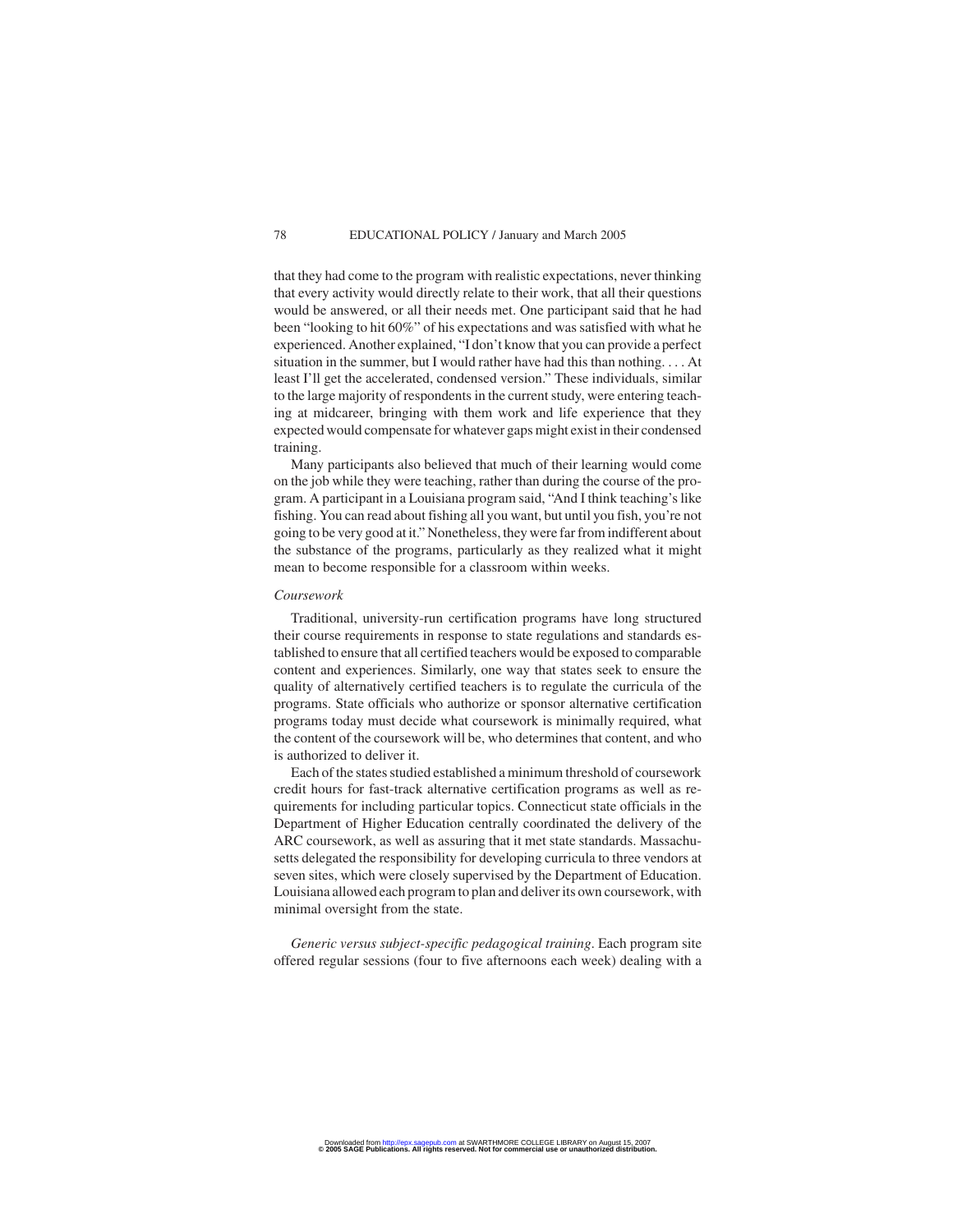range of generic pedagogical issues, for example, how to maintain order in the classroom, how to develop and use assessments, or how to conduct group work. At each site, the cohort group of candidates, which ranged in size from 6 to 168, met for these sessions altogether or in small groups.

In Connecticut, generic coursework dealing with broad issues of pedagogy took the form of a state-organized lecture series delivered by expert consultants for all participants at every ARC site. These consultants delivered lectures on topics such as brain research and how students think, cooperative learning, and lesson and unit design. This approach enabled the state to regulate the content and consistency of the content; however, it did not allow any tailoring of content for specific district or school contexts.

Coursework in generic pedagogy differed much more from site to site in Massachusetts and Louisiana, in response to priorities and expertise of program administrators and faculty members. For example, the director of one university-based program in Massachusetts, a former principal with considerable experience in teacher supervision, built this part of the curriculum on an analysis of instructional skills called *The Skillful Teacher*, by Jonathan Saphier and Robert Gower (1997), while another director, who was an expert in special education, focused on how to teach students with special needs and different learning styles.

In addition to learning about general teaching topics, program participants also said that they needed to learn how to teach in their content areas. Those enrolled in fast-track programs usually had majored in the subjects they planned to teach, and often work in previous careers had required them to regularly use the content. Despite such knowledge and experience, these candidates reported needing to develop additional skills in how to teach their subject, pedagogical content knowledge (Shulman, 1986). Knowing a great deal about cell biology did not lead automatically to understanding how to organize and teach a lab for students. Experience as a journalist did not translate neatly into a writing program for middle school students.

The programs we studied devoted far less time and attention to subjectspecific pedagogy than to generic teaching strategies, despite the value that candidates saw in it. There were, however, notable differences from state to state. For example, Connecticut grouped their large pool of candidates by subject area and offered daily afternoon methods classes on subject-specific pedagogy, taught by master teachers from Connecticut public schools. Because its program was large, Connecticut could offer these methods courses in many subjects. Nevertheless, although well regarded, these ARC methods courses could not tailor pedagogical training to local contexts, such as a particular mathematics curriculum that a district might choose.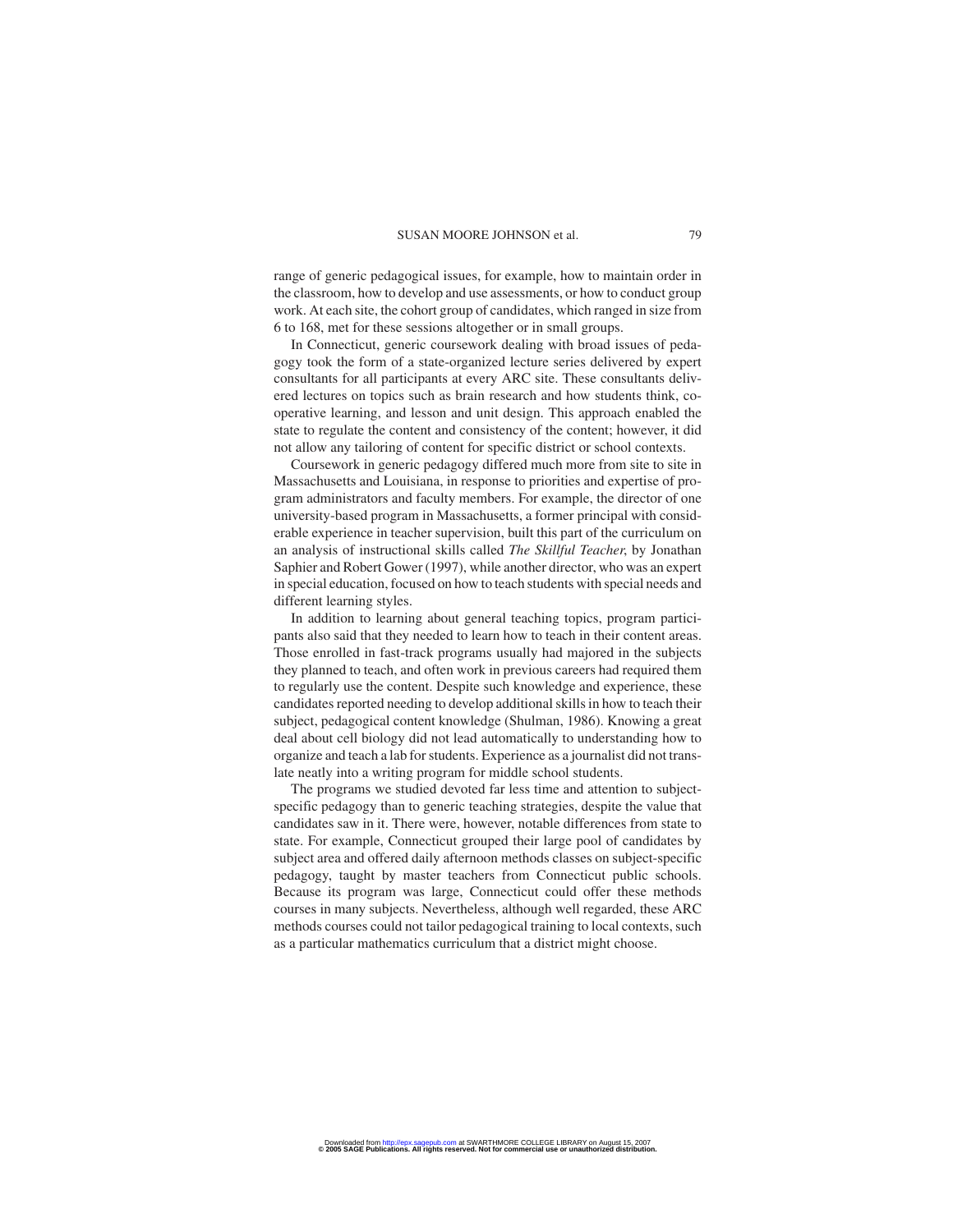In contrast, the Massachusetts MINT sites offered, at most, one session in subject-specific pedagogy per week, often addressing two or more content areas in one session, for example, biology, chemistry, and physics. In the extreme, participants in the MINT sites that were operated by a nonprofit company had only one full day of subject-specific workshops during their entire training, which many respondents judged to be inadequate and minimally useful.

The difficulty Massachusetts faced in offering subject-specific pedagogical training to participants at each site resulted partly from the fact that they offered certification in many subjects at each site. For example, one program site, staffed only by two veteran English teachers, offered certification in math, science, foreign language, English, and social studies. The program faculty did not have the expertise to prepare candidates in each of those content areas and, instead, tried to provide generic instruction.

In Louisiana, the three sites we studied had very different offerings in subject-specific pedagogy. The site that focused exclusively on preparing special education teachers for one district offered pedagogical training that was not only subject specific but also grounded in local educational practica. In contrast, the national nonprofit organization, responsible for the largest of the three Louisiana programs, offered prospective teachers no specialized training in their certification subject areas. The third Louisiana site offered two separate methods courses: one for special education candidates and another for the five math candidates and one science candidate.

Although opinions differ about whether subject-specific training is necessary, or even worthwhile, participants in the current study consistently said that they valued it, and program providers, in general, tried to provide it. However, the relatively small size of the cohorts at most sites and the limited number of faculty each program could afford made it hard to provide such targeted preparation. Program sites in Massachusetts served cohorts of 15 to 70 participants in four to six content areas, without the resources to staff classes in content-based pedagogy for each subject. Programs in Louisiana that offered fewer certification areas could limit their training to only a few subjects; however, sometimes small numbers of participants (e.g., one science candidate) made specialized training impossible.

#### *Field-Based Practica*

Each of the states required some form of field-based experience—student teaching in Connecticut and Massachusetts, and student teaching or classroom observations in Louisiana. All who were involved in these programs state officials, program directors, faculty, and participants—saw value in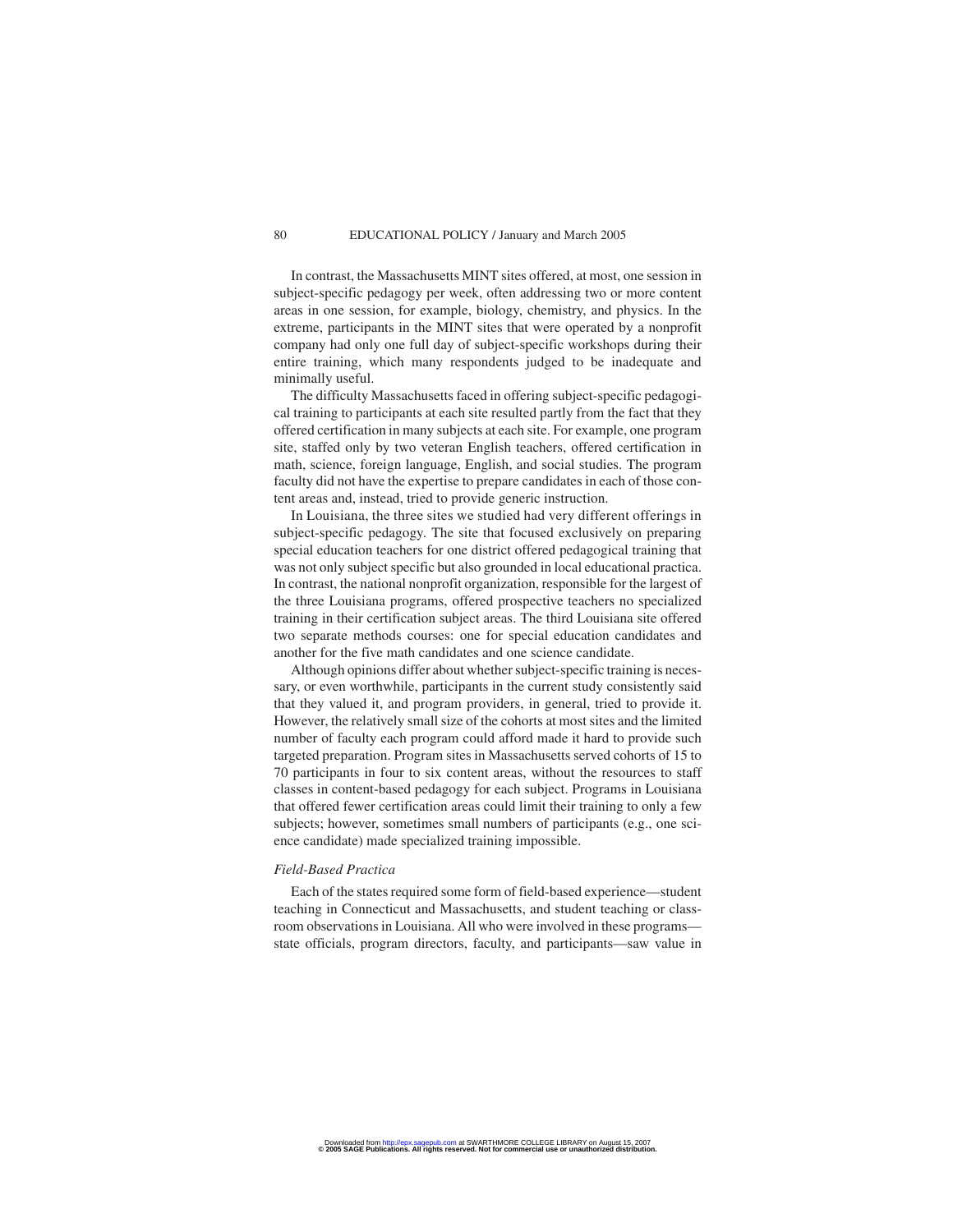having a practice teaching experience that would offer the prospective teacher a realistic experience in a setting that resembled a regular school.

For several reasons this was rarely possible to ensure. First, the only public school classes in session while fast-track programs were underway were conducted in summer school, which typically offered small classes in a limited number of subjects for a short time each day. Sometimes the curriculum consisted of enrichment courses not even taught during the regular school year. In other instances, the summer schools offered only remedial classes in state-tested subjects. In addition, the summer school setting rarely reflected the intensity and demands of the regular school year—a tight schedule, a crowded lunchroom, competing demands for computer space. Moreover, summer school classes were not necessarily taught by master teachers who could serve as mentors, and sometimes they were taught by teachers working outside their field. For example, in one case, a home economics teacher was assigned to teach an English class where an alternative certification candidate had been assigned.

Although they faced many similar obstacles, programs had varying levels of success in providing worthwhile practice. A program's success depended on having a strong working relationship with the cooperating district so that assignments of the candidates could be made thoughtfully. Program directors working in more decentralized contexts, such as Massachusetts and Louisiana, had an easier time forming those relationships, although decentralization provided no guarantee of success. At sites where there was animosity toward the alternative certification program, student-teaching placements often proved to be poorly organized or unsatisfactory. Where tenuous relationships existed, the experiences of student teachers were uneven.

Although Massachusetts requires a classroom teaching experience that provides MINT candidates "significant responsibility for student achievement in a classroom that replicates, as much as possible, the full-time teaching responsibilities the candidates will have in the fall," many participants had teaching placements that did not match their subject or grade level. Sometimes a program director assigned a candidate to work with a strong mentor, even if she or he taught in a different content area. Other times it was because the subjects in which candidates sought certification simply were not offered in summer school. Mismatches were more often the rule than the exception.

Connecticut participants completed 4 weeks of student teaching under the supervision of a cooperating teacher in a public school. At the original ARC site, the state administrators had built strong relationships during 16 years with local districts and the cooperating teachers. Thus, for the most part,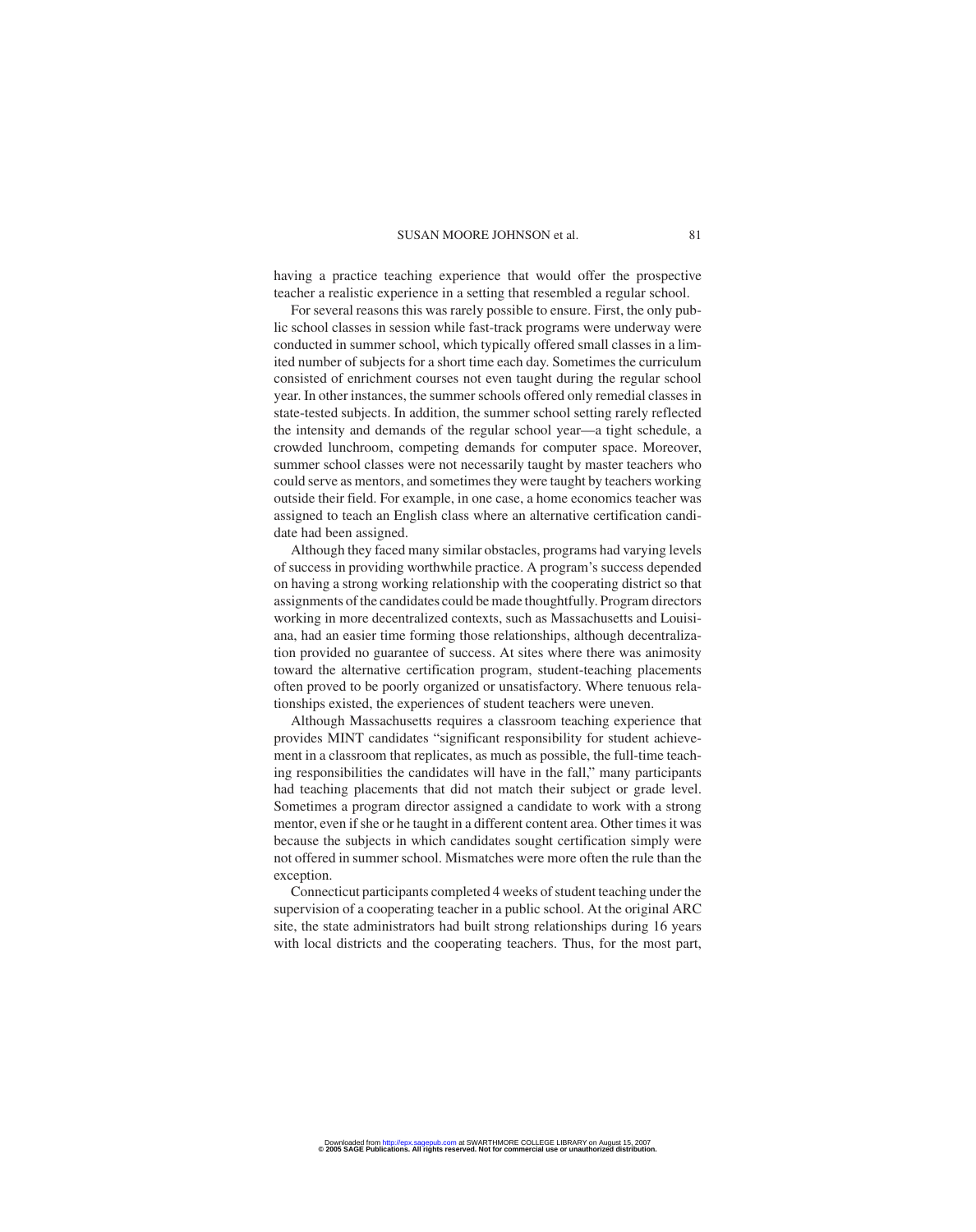ARC participants at the original site taught classes that matched their fields of certification, and they generally reported satisfaction with those placements. However, at the expansion sites in Connecticut, the directors scrambled to establish new relationships with summer schools and to arrange appropriate student-teaching placements with cooperating teachers. One director explained, "We'd like it to be close to the classroom experience. It's not always that easy to do in summer school." One ARC participant in a new site characterized the student-teaching placements that he and his peers had as "an embarrassing situation"; some mentors were not even licensed.

In Louisiana, the state with the least centralized approach to the development and regulation of programs, there was the greatest variation from site to site in how the field-based component was implemented. The state specified only that "all teachers will participate in field-based experiences in school settings" while completing the summer courses. At one site, participants did student teaching, much like their counterparts in Connecticut and Massachusetts. At a second site, participants completed structured observations in the schools where they would be teaching in the fall. At a third site, participants independently arranged and completed observations in whatever summer school classrooms that they could get access to, which often meant observing outside of their area of license.

Within the context of a summer program, it is difficult to provide sufficient practical experience for fast-track participants. The Connecticut and Massachusetts requirements for appropriate and relevant placements were difficult for program providers to meet, but not because they were reluctant to comply. Establishing appropriate field-based practica was a complicated enterprise, yielding uneven results, and state officials could only encourage and support the programs in their effort to establish good, productive experiences. Even in decentralized arrangements, in which local program sponsors and school officials are supposed to work together to coordinate studentteaching placements, developing strong partnerships takes time, shared interests, and sustained effort.

As with job placement, neither the state nor the alternative certification programs it created could ensure that candidates would have appropriate and productive clinical experiences unless the local district collaborated to make them possible. The best chance of arranging good matches existed in a program, such as Plumville's, that was sponsored by the district itself. Given the peculiarities of summer school, however, even a district-sponsored program could not ensure that fast-track candidates would have a relevant and productive experience.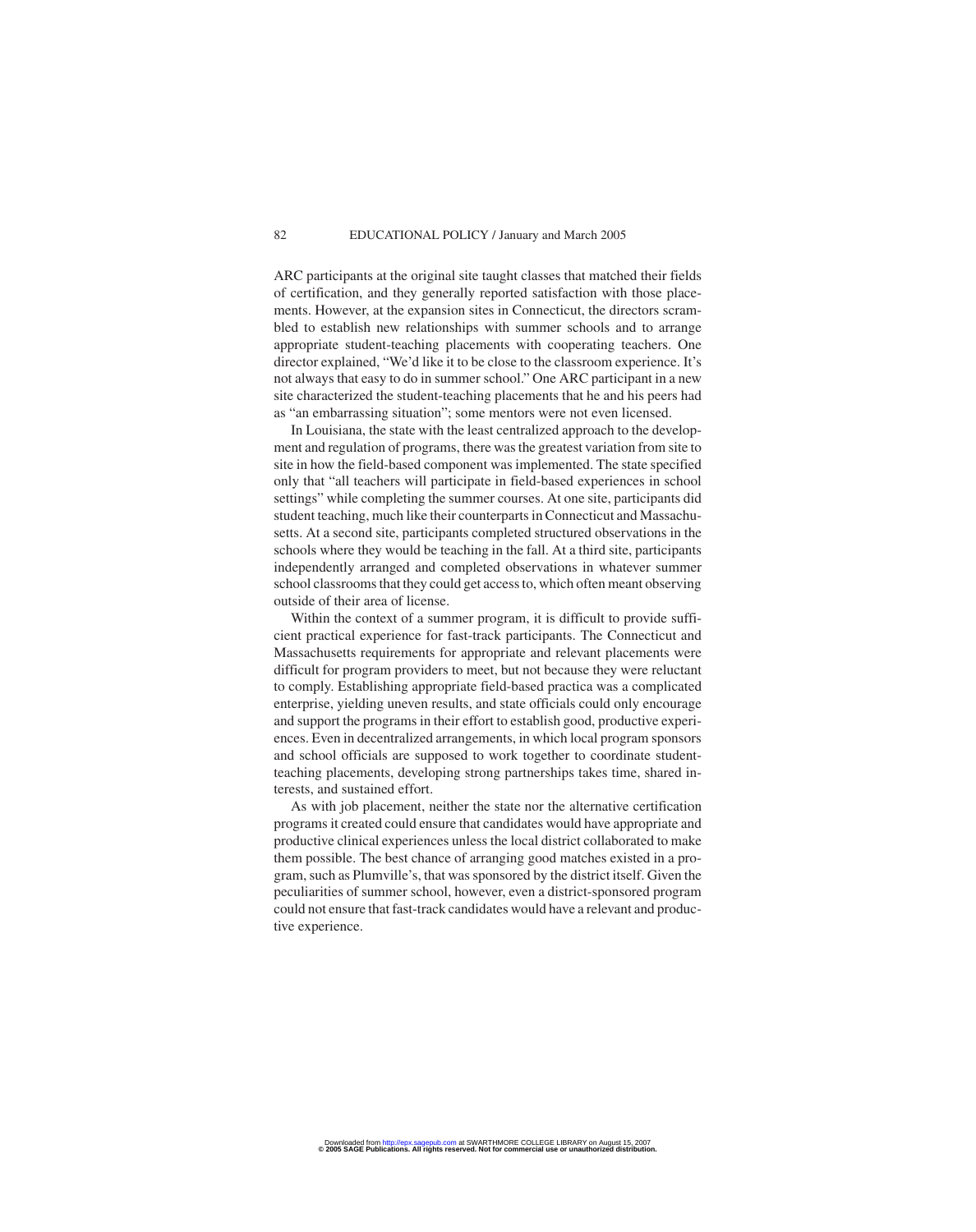#### ASSESSMENT

The three states in our sample had one final means of monitoring the quality of the teachers prepared through alternative certification programs: They could assess their performance after they completed the program. Each state chose a slightly different approach; however, the end results were strikingly similar: In all 11 programs, final assessments of participants'knowledge and skills were relatively undemanding. The vast majority of participants who completed the summer session passed the assessments and were awarded initial certification.

Connecticut required that participants pass ARC program requirements to attain initial certification—completing a paper on educational theory, attending all courses, and receiving passing scores on teaching observations conducted by ARC faculty members. By all accounts, few participants did not pass these program-based assessments. Connecticut mandated that in their 1st year of teaching, all new teachers, including ARC participants, complete Connecticut's state-sponsored induction program, the Beginning Educator Support and Training Program (BEST). The director of the ARC program remarked, "I sleep better at night knowing that the BEST program exists." The state developed more extensive special requirements for ARC program graduates than traditionally certified candidates—including 2 years of school-based mentor support, an initial assessment of their competence after 90 days of teaching, and additional hours of professional development.<sup>7</sup> All new teachers in the state submit a portfolio at the end of their 2nd year of teaching, which state assessors review before granting professional certification.

The Massachusetts MINT program also relied on a centrally reviewed portfolio assessment. Candidates completed an end-of-summer portfolio. On passing this portfolio and the summer program requirements, they received provisional licensure. After the 1st year of teaching, MINT graduates completed a second portfolio—a requirement for attaining the next level of certification. Both portfolios were collected by the state and sent to a team of reviewers contracted by the Department of Education. Candidates reported receiving feedback that ranged from a little to a lot, useless to useful. Whatever the feedback, there was little in the way of consequence. At least one MINT candidate never turned in his portfolio yet still passed the program. The MINT director conceded that the portfolio functioned more as a "rubber stamp" than a quality control mechanism and reported his plans for overhauling the process.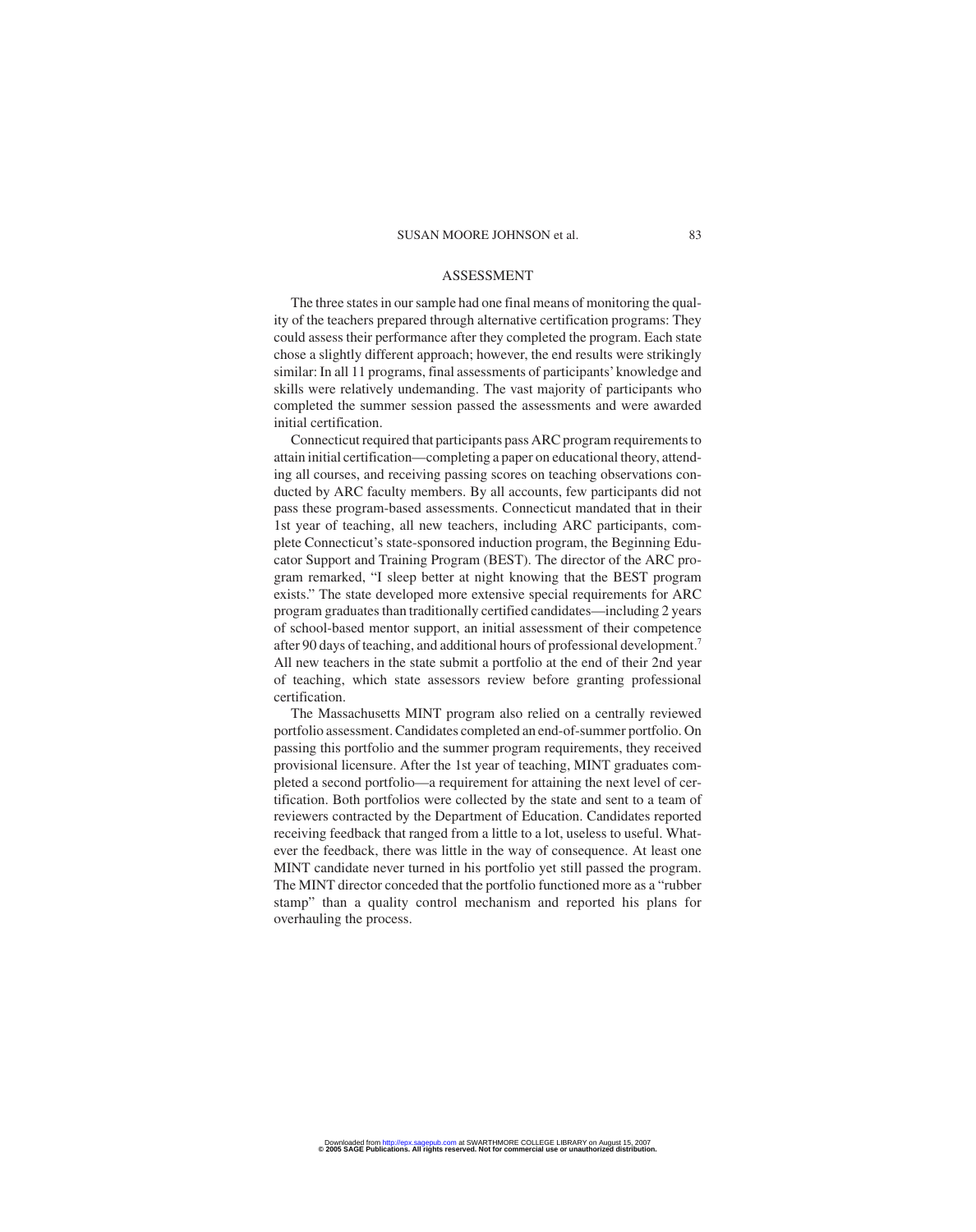The assessment processes in the Louisiana program were not, in every case, easy to identify. As in Connecticut, participants moved from the alternative certification programs into a state-sponsored induction and assessment system. Program providers were responsible for determining if candidates were ready to pass into that system. Indeed, the program providers in all three sites did conduct end-of-summer assessments but gave little indication that these assessments carried any weight. In fact, a faculty member at one site reported that he was not allowed to fail students.

In sum, none of the programs in our sample emphasized final, end-ofprogram assessments as a means of ensuring the quality of the candidates they trained. They instead relied on the districts and the state induction programs to evaluate the quality of the provisionally certified teachers they produced.

#### SUMMARY OF FINDINGS

We found that participants in fast-track programs were attracted by the incentives that these states offered through their programs—brief and inexpensive preparation, coupled with the prospect of rapid entry to a paid teaching position. Many candidates, particularly the large number of mid-career entrants, reported that they could not have afforded the out-of-pocket and opportunity costs of longer, more expensive teacher education programs. They welcomed the short, inexpensive programs, and those candidates who received assistance in finding jobs appreciated it.

However, the states were responsible not only for creating a set of attractive incentives to draw strong candidates into teaching but also for ensuring that these teachers would be ready to teach at the end of the summer. In doing so, the states (or the vendors they selected) relied on various strategies for ensuring quality—recruiting and rigorously selecting candidates; offering well-designed, expertly taught coursework; providing high-quality studentteaching experiences; or conducting final assessments of participants' performance. If the skills and performance of entering teachers were to be ensured, the incentives of abbreviated preparation and placement had to be balanced with such quality controls.

Notably, the candidates, too, were concerned about quality. They were not seeking the equivalent of mail-order licenses and did not believe that subject knowledge, alone, would enable them to succeed in the classroom. Most realized that a short summer program could only equip them with basic tools and preliminary experience; however, they also knew that they would be on their own at the head of a class in less than 2 months'time. Thus, candidates sought focused preparation in pedagogy, including generic teaching strategies, subject-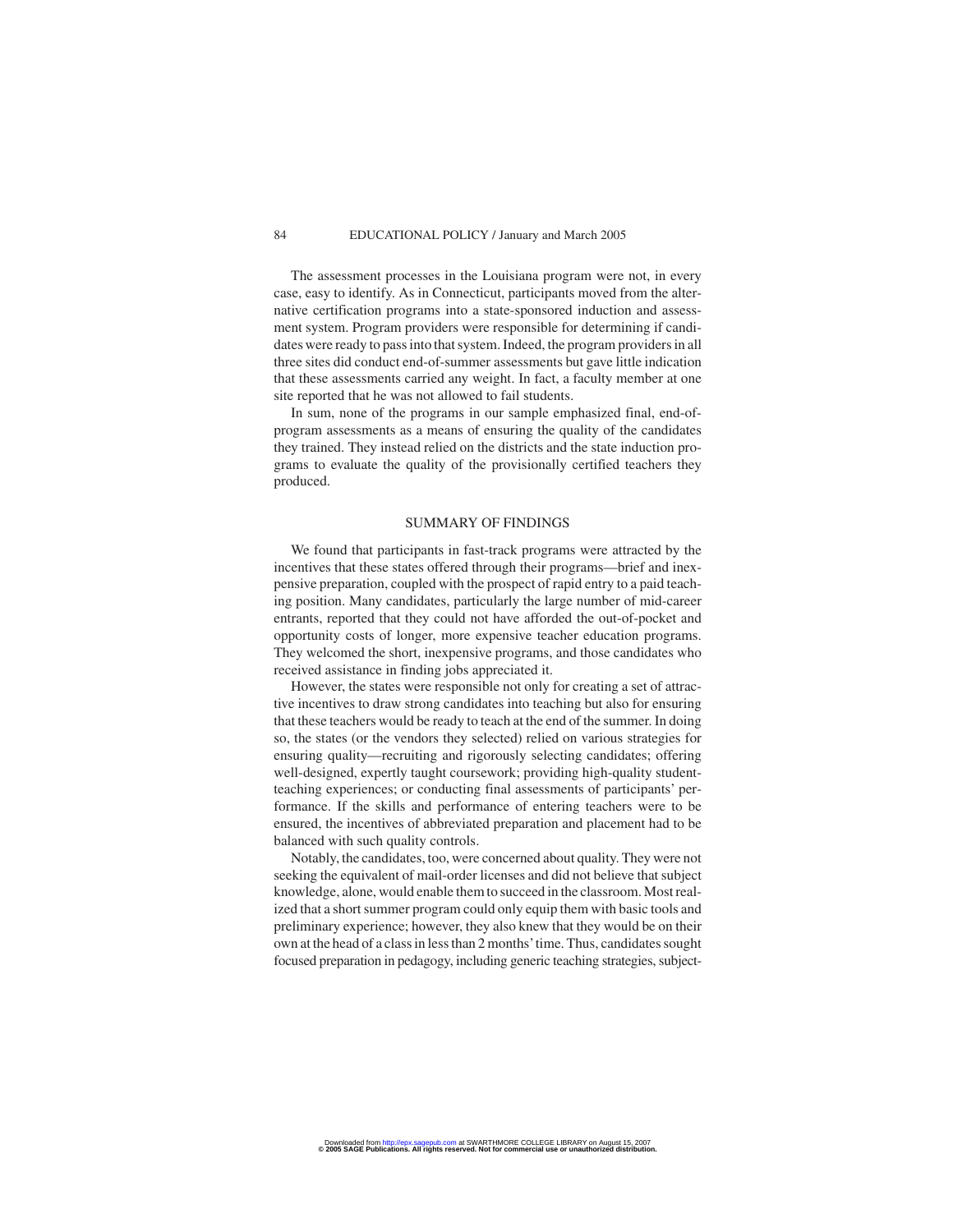specific methods of instruction, and a useful experience practice teaching in the field. These expectations—tempered as they were by realistic views about what was possible—placed large demands on the state officials and program providers. In most cases, neither had the capacity to deliver all that was needed.

The extent to which a state centralized or decentralized its approach to managing particular components of these programs influenced the capacity of sites to serve candidates well and to ensure that they would be prepared to begin teaching in September. Centralized and decentralized approaches had strengths and limitations. Centralized recruitment yielded large pools of applicants and made it possible for them to be selective; however, this approach offered no assurance that the individuals who were selected would match local staffing needs or be willing to fill vacancies throughout the state. Decentralized approaches to recruitment and selection yielded smaller pools of applicants, thus limiting programs'options to be selective. However, these decentralized programs could better respond to districts' needs and fill current vacancies with teachers who understood the local setting and might stay in their positions over time.

Large, centralized programs could monitor the quality of coursework and take advantage of economies of scale by providing specialized courses in many content areas. Decentralized programs could tailor coursework to local conditions, and a particular district's curriculum, but because they were small could not offer courses in how to teach a wide range of subjects. Meanwhile, decentralized programs—particularly those that were sponsored by districts—generally could arrange better field practica than centralized programs because they had established partnerships with the schools that served as settings for practice teaching. However, all sites that we studied had trouble providing realistic teaching experiences in summer school. Assessment, which might have been conducted effectively through a centralized portfolio review process or a decentralized review of classroom practice, did not serve as a strategy for quality control. Candidates who were admitted to the program and completed the requirements—attended classes regularly, met minimal expectations in student teaching, and submitted required portfolios could expect to receive provisional teaching licenses.

#### IMPLICATIONS FOR POLICY AND PRACTICE

These findings yield several implications for policy and practice related to the design and management of fast-track alternative certification programs.

First, although states can actively contribute to the wide recruitment and rigorous selection of fast-track program participants, local programs appear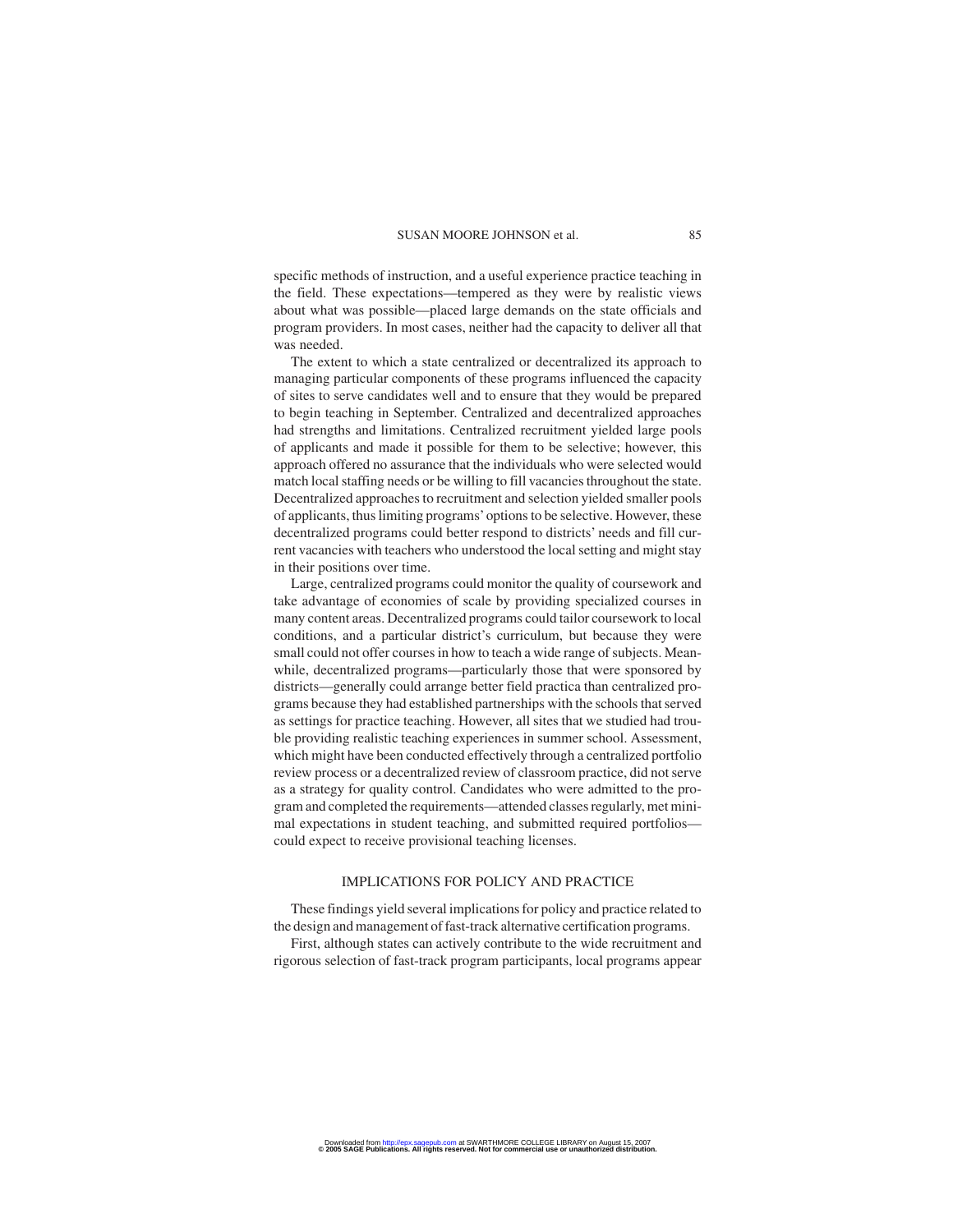to be more effective in recruiting people to fill local needs. In particular, locally grounded programs with connections to school districts are in a much better position to place candidates in jobs. Therefore, if the goal is to ameliorate local shortages by recruiting teachers to fill particular positions, candidate selection must be handled close to the district level.

Second, program administrators are pressed for time and resources. They typically rely on their own judgment to make the best use of the summer, rather than closely following state-mandated curricular requirements. In addition, assessment of candidates' quality at the end of the programs typically happens as a ritual, or an afterthought, rather than as a stringent mechanism of quality control. Therefore, it is likely that graduates of fast-track programs have spotty exposure to relevant theory and coursework and have not been rigorously assessed by the program. This shifts the burden of quality control and support to school-level evaluation practices and state-run teacher assessment programs. It is the administrators and staff of the schools in which these teachers are hired who will eventually be expected to judge their quality and determine whether they earn professional certification, through evaluation processes that typically span several years. This may effectively provide oversight for longer term teachers but will miss those who enter through fast-track programs and teach for only a few years. Therefore, local districts must quickly assume the responsibility to assess new teachers' performance and to dismiss inadequate entrants well before they receive tenure.

For alternative certification programs, significant partnerships with local school districts are of central importance. Through these partnerships, the districts can facilitate useful summer school teaching experiences and timely, effective job placement. The program providers can tailor training to meet district needs and provide on-the-job support that schools may not have the capacity to provide. These partnerships are formed through personal connections and trust; the state, on its own, does not have the wherewithal or local presence to make them work.

Finally, all of the programs we studied, particularly small ones, struggled with problems of human resource capacity and financial and physical resources. Although effective summer clinical placements and job matching must be facilitated by local programs, there are things that the state can do. For example, states could develop centralized resources that these programs might draw on—key speakers, curricula, selection strategies, formative assessments for candidates, guidebook for mentors—rather than leaving this entirely to the local programs. State involvement at this level would alleviate some of the burden from local agencies and small programs, while leaving them to focus on what they do best.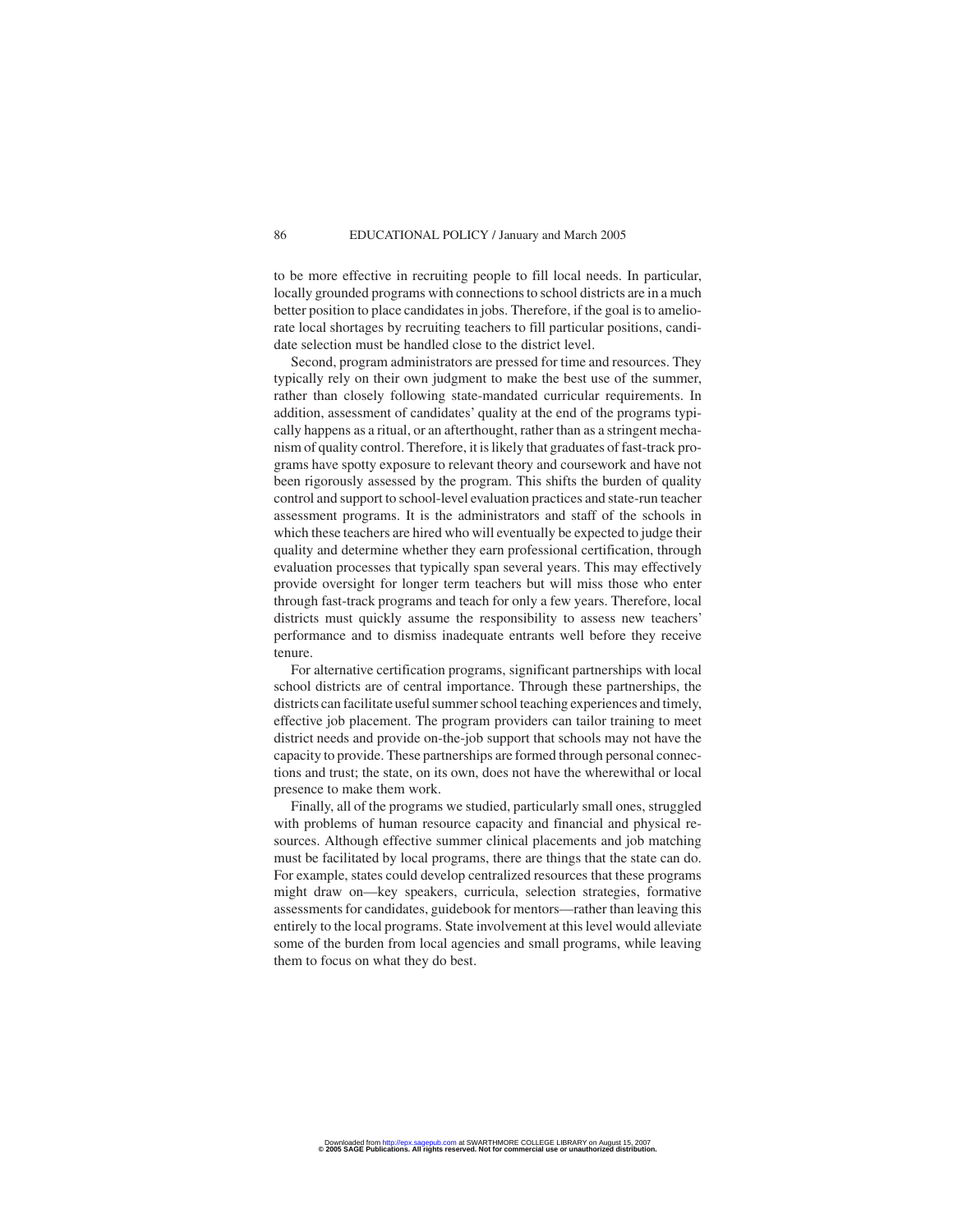In the end, a selectively decentralized model of fast-track program delivery—one in which the states increase programmatic capacity by providing resources, while local agencies control selection and job placement—appears to be the most efficient way to prepare large numbers of high-quality teachers quickly. If alternative certification continues as a primary policy device for recruiting and training a qualified teacher for every classroom, then policy makers would do well to carefully consider their design and delivery, to make the best use of people and resources.

#### NOTES

1. Since we collected data for this study in 2002, additional alternative certification programs have developed around the state. Although they are still authorized by the state, the Department of Education has been less involved in the oversight of these programs than it has been in the Massachusetts Institute for New Teacher (MINT) program.

2. We attempted to interview all the participants we had originally interviewed; however, some of them did not respond to our requests for follow-up interviews. In several instances, the contact information was incorrect.

3. This range is based on 1 year of tuition at the University of Massachusetts compared to 1 year of tuition at Clark University, Worcester (2003-2004).Available at www.clarku.edu/offices/ business/tuition.shtml.

4. These figures are based on 1 year of resident (in-state) graduate tuition at the University of Connecticut, reported for fall 2003, available at www.grad.uconn.edu/fees.html, compared to 1 year of resident graduate tuition at Sacred Heart University, Fairfield, CT, available at www. sacredheart.edu/admissions/financialaid/cost/.

5. This calculation is based on a comparison between 1 year of resident graduate-level tuition at Louisiana State University, Baton Rouge, reported for spring 2003, available at www.bgtplan. lsu/edu/fees/02-03/grad, and 1 year of tuition for graduate students at Tulane University, New Orleans, 2003-2004, available at www.tulane.edu/finaid/2004gradcoa.shtml.

6. PRAXIS I and II are nationally administered standardized tests. PRAXIS I measures candidates' academic skills in math, reading, and writing. PRAXIS II, Subject Assessments, measures candidates' knowledge of the subjects they will teach, as well as general and subjectspecific pedagogical skills and knowledge. For more information, see www.ets.org/praxis/ prxaboutI.html.

7. "A Guide to the BEST Program for Beginning Teachers," Connecticut State Department of Education, Bureau of Curriculum and Teacher Standards, August 1999. Available at www.state. ct.us/sde/brta/index.htm.

#### REFERENCES

Ballou, D., & Podgursky, M. (1998). The case against teacher certification. *Public Interest*, (132), 17-29.

- Bliss, T. (1990). Alternative certification in Connecticut: Reshaping the profession. *Peabody Journal of Education*, *67*(3), 35-54.
- Buice, J. B. (2003, April). *An alternative quest for quality: Recruiting, selecting and training new teachers in New York City's Teaching Fellows Program*. Paper presented at the American Education Research Association Annual Conference, Chicago.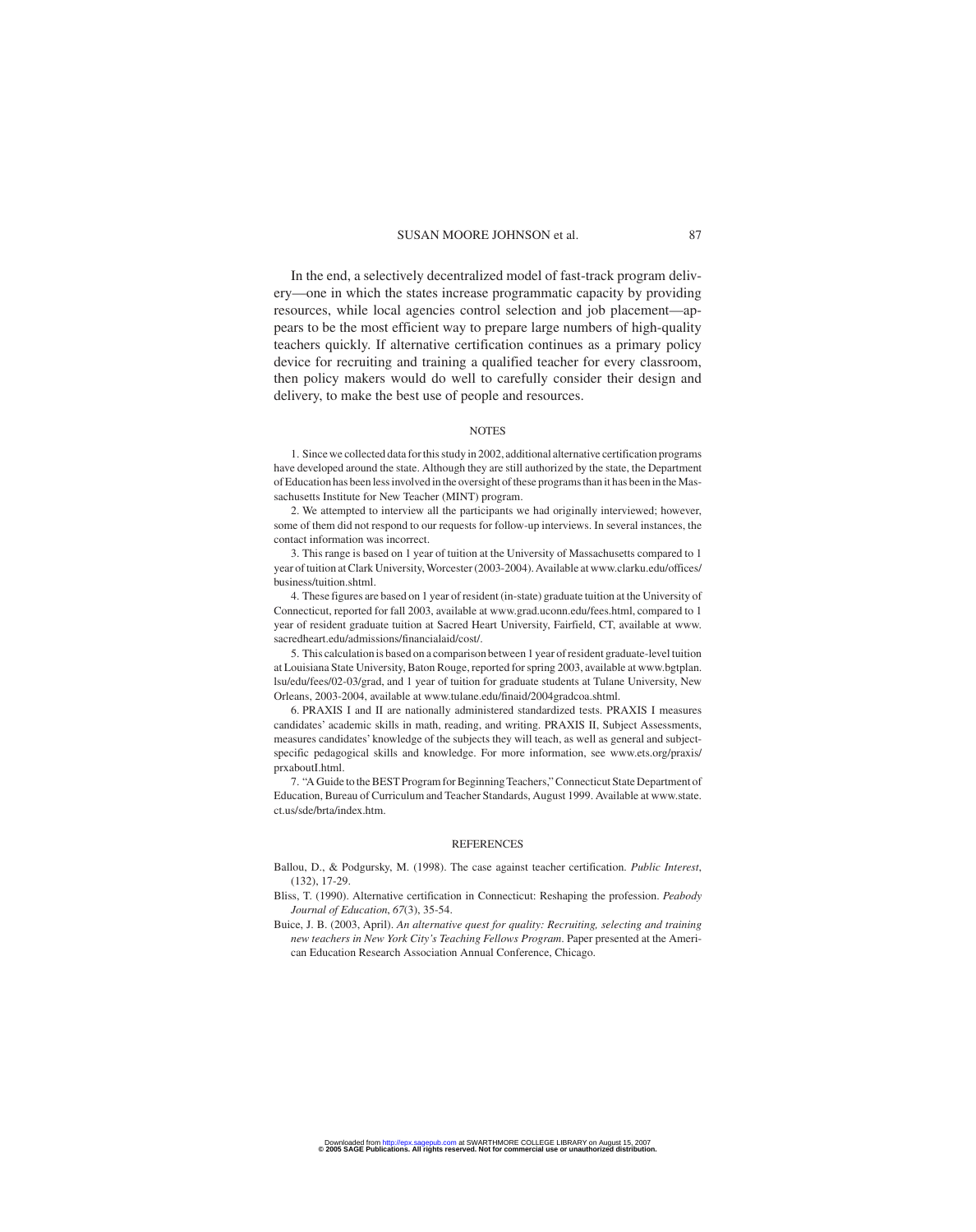- Cronin, J. (1983). State regulation of teacher preparation. In L. S. Shulman & G. Sykes (Eds.), *Handbook of teaching and policy* (pp. 171-192). New York: Longman.
- Darling-Hammond, L. (2000). Reforming teacher preparation and licensing: Debating the evidence. *Teachers College Record*, *102*(1), 28-56.
- Decker, P. T., Mayer, D. P., & Glazerman, S. (2004).*The effects of Teach for America on students: Findings from a national evaluation*. Cambridge, MA: Mathematica Policy Research.
- Dill, V. S. (1994). Teacher education in Texas: A new paradigm. *Educational Forum*, *58*(2), 146- 154.
- Farkas, S., Johnson, J., Foleno, T., Duffett, A., & Foley, P. (2000).*A sense of calling: Who teaches and why*. New York: Public Agenda.
- Feistritzer, C. E., & Chester, D. T. (2003).*Executive summary: Alternative teacher certification: A state-by-state analysis 2003*. Washington, DC: National Center for Education Information.
- Fowler, R. C. (2003, April 22). *The Massachusetts Signing Bonus Program for New Teachers: A model of teacher preparation worth copying?* Retrieved July 15, 2003, from http://epaa.asu. edu/epaa/v11n13/
- Goldhaber, D. D., & Brewer, D. J. (1999). Teacher licensing and student achievement. In M. Kanstoroom & C. E. Finn, Jr. (Eds.), *Better teachers, better schools* (pp. 83-102). Washington, DC: Thomas B. Fordham Foundation.
- Hawley, W. (1990). The theory and practice of alternative certification: Implications for the improvement of teaching. *Peabody Journal of Education*, *67*(3), 3-34.
- Hussar, W. J. (1999). *Predicting the need for newly hired teachers in the United States to 2008- 09*. Washington, DC: National Center for Education Statistics, U.S. Department of Education.
- Johnson, S. M. (1990). *Teachers at work: Achieving success in our schools*. New York: Basic Books.
- Laczko-Kerr, I., & Berliner, D. C. (2002). The effectiveness of "Teach for America" and other under-certified teachers on student academic achievement: A case of harmful public policy. *Education Policy Analysis Archives*, *10*(37), 56.
- Lankford, H., Loeb, S., & Wyckoff, J. (2002). Teacher sorting and the plight of urban schools: A descriptive analysis. *Educational Evaluation and Policy Analysis*, *24*(1), 37-62.
- Lortie, D. C. (1975). *Schoolteacher: A sociological study*. Chicago: University of Chicago Press.
- Maxwell, J. A. (1996). *Qualitative research design: An interactive approach*. Thousand Oaks, CA: Sage.
- Miles, M. B., & Huberman, A. M. (1994). *Qualitative data analysis: An expanded sourcebook* (2nd ed.). Thousand Oaks, CA: Sage.
- Mintzberg, H. (1979). *The structure of organizations: A synthesis of the research*. Englewood, NJ: Prentice Hall.
- Murnane, R. J., Singer, J. D., Willett, J. B., Kemple, J. J., & Olsen, R. J. (1991). *Who will teach? Policies that matter*. Cambridge, MA: Harvard University Press.
- Natriello, G., & Zumwalt, K. (1993). New teachers for urban schools: The contribution of the provisional teacher program in New Jersey. *Education and Urban Society*, *26*(1), 49-62.
- No Child Left Behind Act of 2001, P.L. 107-110, Sect. 2111 (2001). Available at www.ed.gov/ policy/elsec/leg/esea02/index.html
- Peske, H. G. (2002). *Connecticut's alternative route to certification: A case study*. Unpublished paper, Harvard University, Cambridge, MA.
- Rice, J. K., & Brent, B. O. (2002). An alternative avenue to teacher certification: A cost analysis of the Pathways to Teaching Careers Program. *Journal of Education Finance*, *27*(4), 1029- 1049.